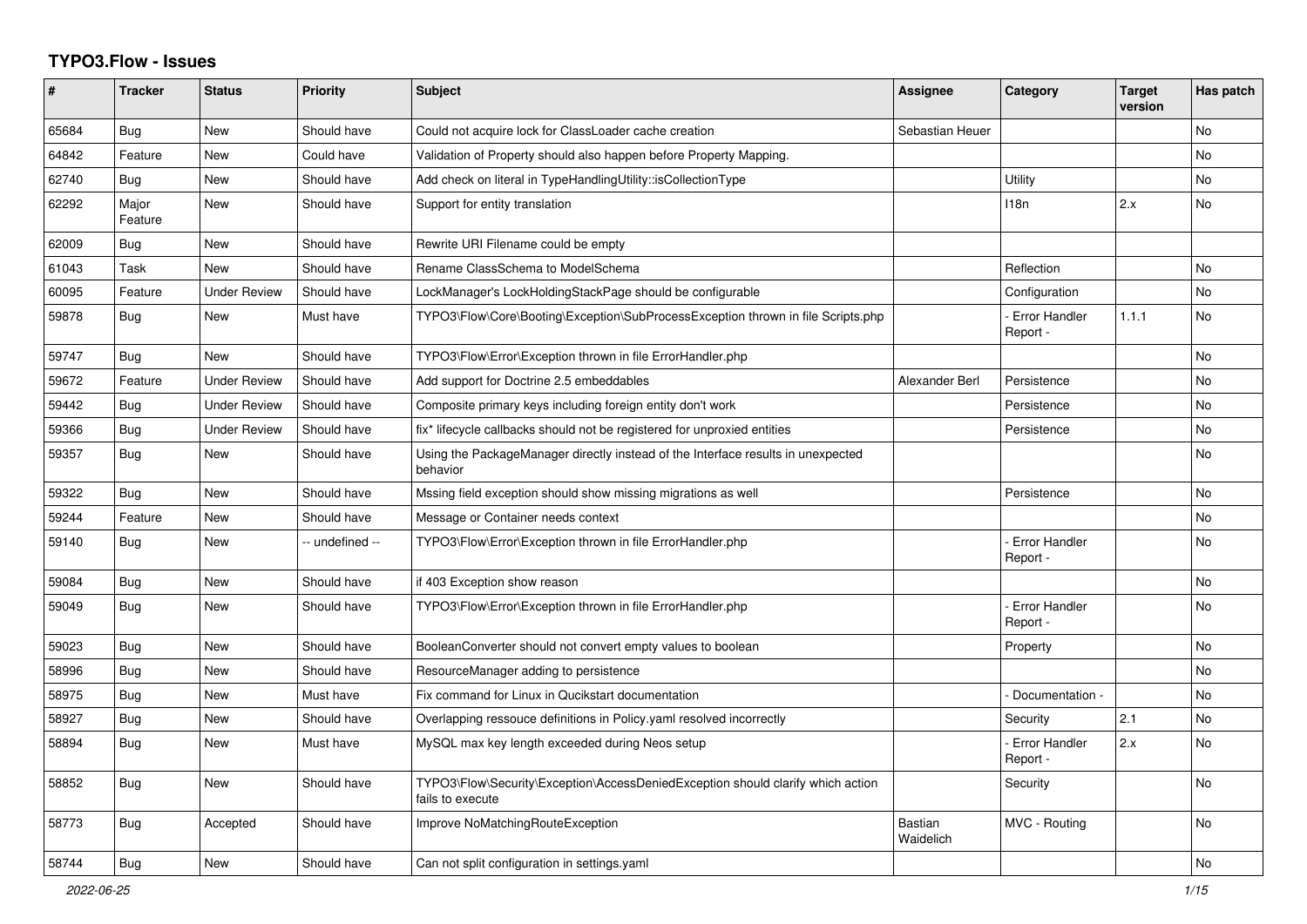| #     | <b>Tracker</b>   | <b>Status</b>       | <b>Priority</b> | <b>Subject</b>                                                                                     | Assignee                    | Category        | <b>Target</b><br>version | Has patch |
|-------|------------------|---------------------|-----------------|----------------------------------------------------------------------------------------------------|-----------------------------|-----------------|--------------------------|-----------|
| 58622 | Feature          | New                 | Must have       | Clearer Exception: Array to string conversion                                                      |                             | Core            |                          | No        |
| 58579 | Feature          | New                 | Should have     | Adding own environment constants to Flow                                                           |                             |                 | 2.x                      | No        |
| 58494 | <b>Bug</b>       | Needs<br>Feedback   | Must have       | Inifinite redirects if index.php presents in URI                                                   | <b>Bastian</b><br>Waidelich | MVC - Routing   |                          | No        |
| 58408 | Task             | New                 | Should have     | Disable manualy persisting                                                                         |                             |                 |                          | No        |
| 58193 | <b>Bug</b>       | <b>Under Review</b> | Should have     | Forward-port changelogs to master branch                                                           | Karsten<br>Dambekalns       |                 |                          | No        |
| 58184 | Major<br>Feature | New                 | Should have     | HTTP request argument building for different use cases                                             |                             | Http            |                          | No        |
| 58153 | <b>Bug</b>       | New                 | Should have     | Session - Scope, Property with interface annotation fails at wakeup                                |                             | <b>AOP</b>      | 2.1                      | No        |
| 57972 | <b>Bug</b>       | New                 | Should have     | Missing @ManyToOne in example for resource                                                         |                             | Documentation - |                          | No        |
| 57815 | Bug              | New                 | Should have     | Invalid resources are saved in the persistent resources folder                                     |                             | Resource        |                          | No        |
| 57796 | <b>Bug</b>       | New                 | Should have     | XLIFF Fails if $id ==$ nodedata                                                                    |                             |                 |                          | No        |
| 57763 | Feature          | New                 | Should have     | Allow controller / package / action as params in<br>\TYPO3\Fluid\ViewHelpers\Form\ButtonViewHelper |                             |                 |                          | No        |
| 57541 | Bug              | <b>Under Review</b> | Must have       | Content Security: operands work intrinsically differently in Rewrite and Manual check              |                             | Security        |                          | No        |
| 57450 | <b>Bug</b>       | New                 | Should have     | International E-Mail addresses (umlauts, etc.) are not validated correctly                         |                             | Validation      |                          | No        |
| 57437 | Bug              | New                 | Should have     | Composer package replacement is not supported                                                      |                             | Package         |                          | No        |
| 57374 | <b>Bug</b>       | New                 | Should have     | Persisted entities saved in session are not resolved                                               |                             | Session         | 2.x                      | No        |
| 56916 | Feature          | <b>New</b>          | Should have     | Support PATCH request method as of RFC5789                                                         |                             | Http            |                          | <b>No</b> |
| 56856 | Bug              | <b>Under Review</b> | Must have       | Fix StandardView Template                                                                          |                             |                 |                          | No        |
| 56744 | Feature          | New                 | Must have       | stay logged in                                                                                     |                             |                 |                          | No        |
| 56639 | Feature          | New                 | Must have       | Implement "getPrivateStorageUriByResource()" for recieving (image-) file URIs                      | Robert Lemke                |                 | 2.x                      |           |
| 56602 | Major<br>Feature | New                 | Should have     | Handling Of Multi Identity Entities                                                                |                             | Persistence     |                          | No        |
| 56601 | <b>Bug</b>       | <b>Under Review</b> | Must have       | PersistenceManager wrong handling of ORM\ld                                                        |                             |                 |                          | No        |
| 56573 | <b>Bug</b>       | New                 | Should have     | Converting by Flow\Identity                                                                        |                             | Persistence     |                          | No        |
| 56556 | Feature          | New                 | Should have     | support hasProperty and isProperty                                                                 |                             |                 |                          | No        |
| 56544 | Bug              | New                 | Must have       | FLOW Exception on tar package inclusion via composer                                               |                             | Core            |                          | No        |
| 56486 | Feature          | New                 | Should have     | Optimize the ObjectManager for performance                                                         |                             |                 |                          | No        |
| 56107 | <b>Bug</b>       | New                 | Should have     | Property mapping configuration only supports one wildcard at a time                                |                             | Property        |                          | No        |
| 56036 | Feature          | New                 | Should have     | Optimize autoloading                                                                               |                             |                 |                          | No        |
| 55958 | Task             | New                 | Should have     | RFC: Use PHP 5.4 closure features for direct ObjectAccess                                          |                             |                 |                          | No        |
| 55957 | Task             | New                 | Should have     | RFC: Optimize AOP proxies                                                                          |                             | AOP             |                          | No        |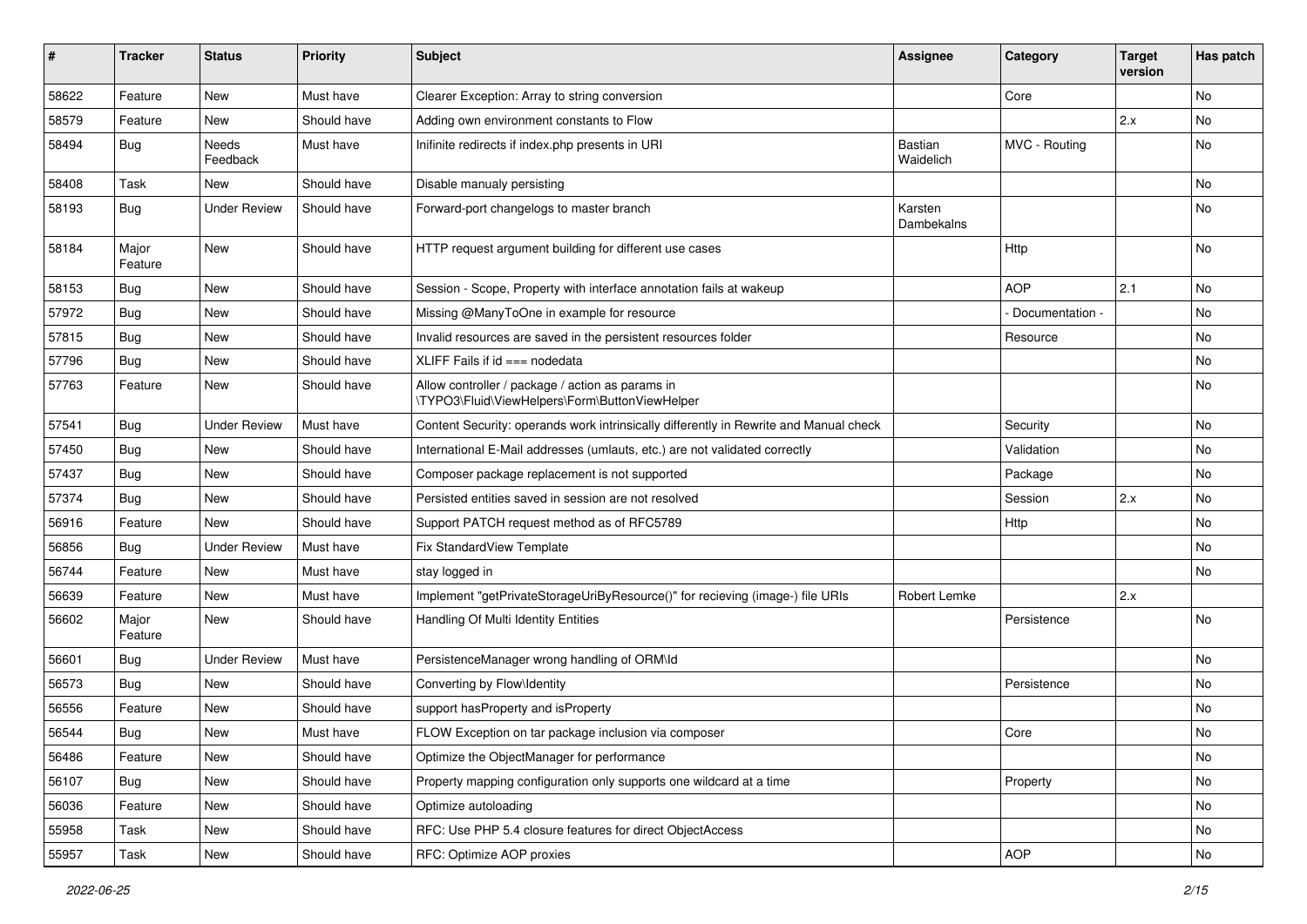| #     | Tracker    | <b>Status</b>       | <b>Priority</b> | <b>Subject</b>                                                                                                       | <b>Assignee</b>        | Category                         | <b>Target</b><br>version | Has patch |
|-------|------------|---------------------|-----------------|----------------------------------------------------------------------------------------------------------------------|------------------------|----------------------------------|--------------------------|-----------|
| 55954 | <b>Bug</b> | <b>New</b>          | Should have     | Associations to ValueObjects should not be cascade all'd                                                             |                        |                                  |                          | No        |
| 55953 | Task       | New                 | Could have      | Repair and streamline ValueObject support                                                                            |                        | Persistence                      |                          | No        |
| 55937 | <b>Bug</b> | New                 | Must have       | FlashMessage queue is lost                                                                                           |                        | Session                          |                          | No        |
| 55870 | Feature    | New                 | Must have       | Enhance f:form.textfield or add a f:form.datefield VH with enhanced validation and<br>propertymapping                | Christian Müller       |                                  |                          | No        |
| 55831 | Feature    | <b>New</b>          | Should have     | Different scenarios for session settings                                                                             |                        |                                  |                          | <b>No</b> |
| 55793 | Feature    | <b>Under Review</b> | Could have      | Add Support for groupBy                                                                                              | Kerstin<br>Huppenbauer | Persistence                      |                          | No        |
| 55719 | Feature    | New                 | Could have      | Support additional Resource Folders                                                                                  |                        |                                  |                          | No        |
| 55306 | <b>Bug</b> | <b>Under Review</b> | Should have     | Filenames should not exceed 255 characters                                                                           | Christian Müller       |                                  |                          | No        |
| 55199 | Feature    | New                 | Should have     | Avoid Buffering of Shell output                                                                                      |                        | Cli                              |                          | No        |
| 54744 | <b>Bug</b> | New                 | Should have     | System.log contains many NOTICE Flow The argument "workspace" declared in<br>pointcut does not exist in method TYPO3 |                        | Log                              |                          | No        |
| 54589 | <b>Bug</b> | <b>New</b>          | Should have     | Role parent is not removed from roles MM table                                                                       |                        | Security                         |                          | <b>No</b> |
| 54549 | <b>Bug</b> | New                 | Must have       | PackageManager::createPackage is incompatible to PackageManagerInterface                                             |                        |                                  |                          | No        |
| 54458 | <b>Bug</b> | New                 | Should have     | Missing Version Number in packages                                                                                   |                        | Package                          |                          | No        |
| 54451 | Bug        | New                 | Must have       | No functionality at Apache environments with suexec                                                                  |                        |                                  |                          | No        |
| 54446 | <b>Bug</b> | New                 | Should have     | Cache filebackend 'include once'                                                                                     |                        | Cache                            |                          | No        |
| 54381 | Bug        | New                 | -- undefined -- | TYPO3\Flow\Core\Booting\Exception\SubProcessException thrown in file Scripts.php                                     |                        | - Error Handler<br>Report -      |                          | No        |
| 54181 | <b>Bug</b> | New                 | Could have      | Use date_default_timezone_get() instead of ini_get('date.timezone')                                                  |                        | Core                             |                          | Yes       |
| 54146 | <b>Bug</b> | New                 | Should have     | Different sorting of arguments in ACL Patterns doesnt work                                                           | Christian Müller       | Security                         |                          | No        |
| 54046 | Bug        | New                 | Must have       | Removal of ValueObjects from a ManyToMany relationship is not possible                                               |                        | Persistence                      | 2.1                      | No        |
| 54037 | Feature    | <b>Under Review</b> | Should have     | JsonView accepts encoding options                                                                                    |                        | <b>MVC</b>                       |                          | No        |
| 53851 | Bug        | New                 | -- undefined -- | TYPO3\Flow\Core\Booting\Exception\SubProcessException thrown in file Scripts.php                                     |                        | <b>Error Handler</b><br>Report - |                          | No        |
| 53620 | <b>Bug</b> | New                 | Should have     | Move Classes/TYPO3/Flow/Composer to own Package                                                                      |                        | Package                          |                          | No        |
| 53533 | <b>Bug</b> | New                 | Should have     | Class reflection assumes reverse PSR-0, can lead to fail in autoloader                                               |                        | Reflection                       |                          | No        |
| 53350 | <b>Bug</b> | Accepted            | Should have     | Trying to create a Link in an Template in CLI Context should provide a helpful<br>exception                          | Bastian<br>Waidelich   | MVC - Routing                    |                          | No        |
| 53262 | Bug        | New                 | Should have     | FileBakend have some race condition                                                                                  | Dominique Feyer        | Cache                            |                          | Yes       |
| 53224 | Bug        | New                 | Should have     | Constructor in subclass breaks call chain leading to missing identifier / uuid                                       |                        | Object                           |                          | No        |
| 53189 | Bug        | New                 | Should have     | Blog tutorial no longer works                                                                                        | Philipp Maier          |                                  |                          | No        |
| 53177 | Feature    | New                 | Should have     | entity resource policy value support for `this`                                                                      |                        | Security                         |                          | No        |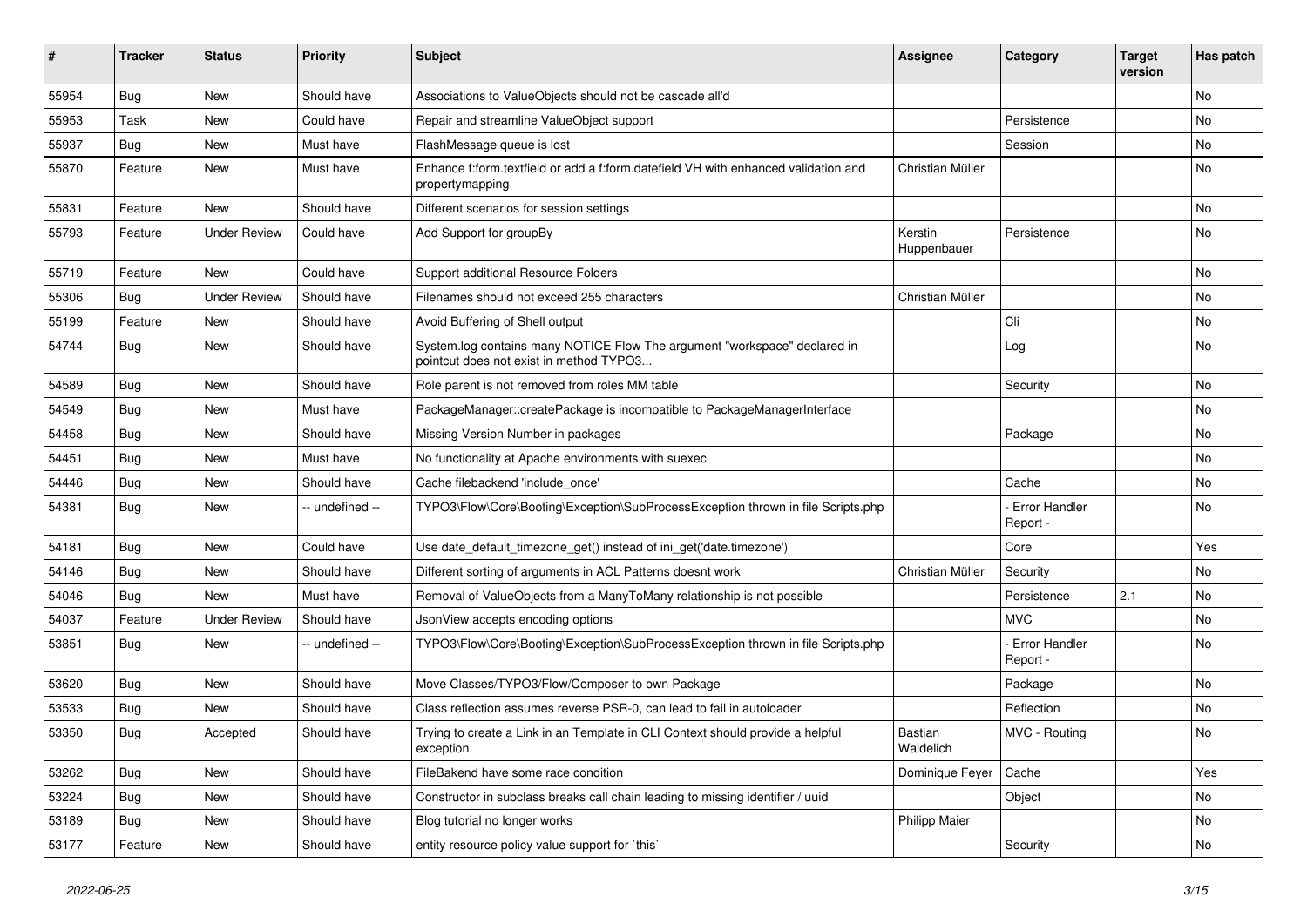| #     | <b>Tracker</b> | <b>Status</b>       | <b>Priority</b> | <b>Subject</b>                                                                                         | <b>Assignee</b>      | Category                         | <b>Target</b><br>version | Has patch |
|-------|----------------|---------------------|-----------------|--------------------------------------------------------------------------------------------------------|----------------------|----------------------------------|--------------------------|-----------|
| 52945 | Bug            | <b>New</b>          | Should have     | Excluded classes should only be excluded from reflection but still autoloaded                          |                      |                                  |                          | <b>No</b> |
| 52909 | <b>Bug</b>     | New                 | Should have     | Class Loader fallback to non-proxy hides fatal errors                                                  |                      | Core                             |                          | <b>No</b> |
| 52590 | Feature        | New                 | Should have     | Provide a way to get the Doctrine QueryBuilder                                                         |                      |                                  |                          | No        |
| 52430 | <b>Bug</b>     | New                 | Should have     | Cannot convert from UUID to auto-increment ID                                                          |                      |                                  |                          | No        |
| 52280 | Task           | <b>Under Review</b> | Should have     | Throw Exception if there is an array in PSR-0 autoload                                                 |                      |                                  |                          | Yes       |
| 52185 | Bug            | New                 | Could have      | PositionalArraySorter should detect recursive dependencies                                             |                      | Utility                          |                          | No        |
| 52014 | <b>Bug</b>     | New                 | Should have     | Migration makes fields NOT NULL even though not true                                                   |                      | Persistence                      |                          | No        |
| 52005 | <b>Bug</b>     | New                 | Could have      | TYPO3\Flow\Error\Exception thrown in file ErrorHandler.php                                             |                      | Error Handler<br>Report -        |                          | No        |
| 51972 | <b>Bug</b>     | <b>New</b>          | Should have     | Joins for every deep property constraint make cartesian selection                                      | Adrian Föder         |                                  |                          | Yes       |
| 51847 | <b>Bug</b>     | New                 | Should have     | Overiding controller actions with other required parameter sets results in fatal error.                |                      | Reflection                       | 2.x                      | <b>No</b> |
| 51811 | <b>Bug</b>     | New                 | Should have     | Improve session handle when the authenticated account is removed from persitance                       | Dominique Feyer      |                                  |                          | Yes       |
| 51809 | <b>Bug</b>     | <b>Under Review</b> | Must have       | Commit "[BUGFIX] Published resources don't support symlinks" produces an fatal<br>error on Windows     | Adrian Föder         | Core                             | 2.0.1                    | <b>No</b> |
| 51763 | <b>Bug</b>     | New                 | Should have     | HttpRequest always returns content of the current request                                              |                      | Http                             |                          | <b>No</b> |
| 51704 | <b>Bug</b>     | New                 | -- undefined -- | TYPO3\Flow\Error\Exception thrown in file ErrorHandler.php                                             |                      | <b>Error Handler</b><br>Report - |                          | <b>No</b> |
| 51676 | Feature        | <b>Under Review</b> | Should have     | Support of symlinks for Resources                                                                      |                      | Resource                         |                          | <b>No</b> |
| 51530 | Task           | New                 | Should have     | Improve speed of Files::readDirectoryRecursively using RecursiveDirectoryIterator?                     |                      |                                  |                          | No        |
| 51489 | Bug            | New                 | -- undefined -- | Doctrine\Common\Annotations\AnnotationException thrown in file<br>AnnotationException.php              |                      | Annotations                      |                          | No        |
| 51459 | Feature        | <b>New</b>          | Should have     | Allow catching of particular exceptions on property mapping                                            |                      | <b>MVC</b>                       |                          | <b>No</b> |
| 51312 | Bug            | New                 | Should have     | Default php error handler generates warning (when loading<br>TYPO3\Flow\Error\Exception class)         |                      | Core                             | 2.0                      | No        |
| 51286 | Task           | <b>New</b>          | Should have     | Custom error views should introduce a controller context somehow                                       |                      |                                  |                          | No        |
| 51188 | <b>Bug</b>     | New                 | Should have     | Doctrine does not respect AOP-injected properties                                                      |                      | Persistence                      |                          | <b>No</b> |
| 51120 | Bug            | New                 | Must have       | \TYPO3\Flow\Core\Booting::buildSubprocessCommand - wrong command if passed<br>more than one parameters |                      | Core                             |                          | <b>No</b> |
| 50901 | Feature        | New                 | Should have     | @IgnoreValidation also for class fields                                                                |                      | Validation                       |                          | No        |
| 50869 | Bug            | New                 | Could have      | key() invoked on object                                                                                |                      |                                  |                          | No        |
| 50395 | Bug            | Accepted            | Should have     | Route cache caches routes for non dispatchable requests                                                | Bastian<br>Waidelich | MVC - Routing                    |                          | No        |
| 50382 | Task           | New                 | Should have     | Impossible to use arguments in CLI that are added by overriding<br>initializeCommandMethodArguments()  |                      | Command                          |                          | No        |
| 50342 | <b>Bug</b>     | New                 | Could have      | PropertyMapper: Use of interface method before implementation check                                    |                      |                                  |                          | No        |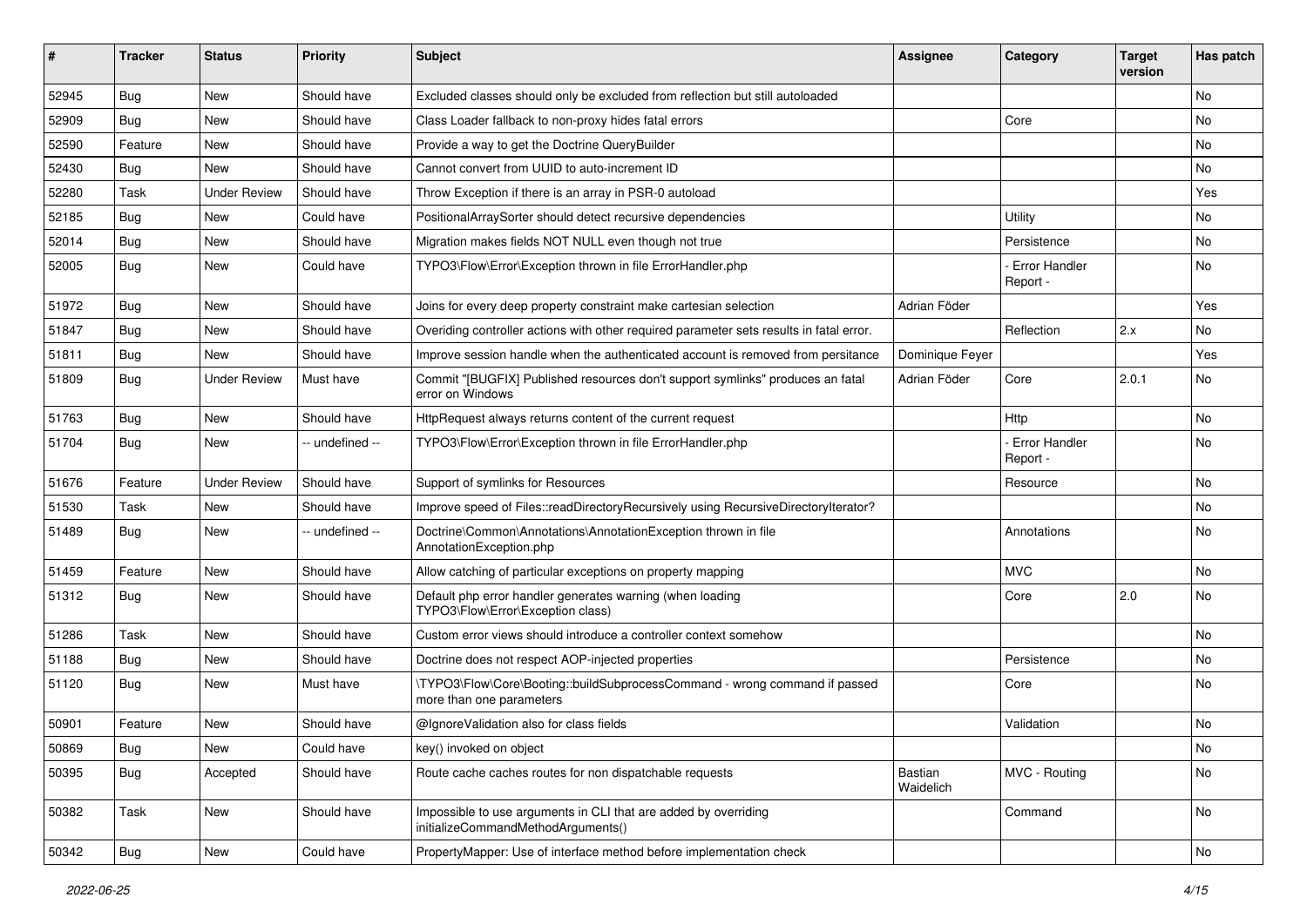| ∦     | <b>Tracker</b> | <b>Status</b>       | <b>Priority</b> | <b>Subject</b>                                                                                                                         | <b>Assignee</b>       | Category                         | <b>Target</b><br>version | Has patch      |
|-------|----------------|---------------------|-----------------|----------------------------------------------------------------------------------------------------------------------------------------|-----------------------|----------------------------------|--------------------------|----------------|
| 50262 | Feature        | <b>New</b>          | Could have      | Add Keywords to composer Json                                                                                                          |                       | Package                          |                          | N <sub>o</sub> |
| 50115 | Feature        | <b>Under Review</b> | Must have       | During the policy loading, we need to take care if class exist                                                                         | Dominique Fever       | Security                         |                          | Yes            |
| 50080 | Bug            | Needs<br>Feedback   | Should have     | Broken concept for CLI/Web separation                                                                                                  | Karsten<br>Dambekalns | Core                             |                          | No             |
| 49806 | Task           | Accepted            | Should have     | Date formatting should care about the time zone                                                                                        | Adrian Föder          | 118n                             |                          | No             |
| 49801 | <b>Bug</b>     | <b>New</b>          | - undefined --  | TYPO3\Flow\Security\Exception\AccessDeniedException thrown in file<br>TYPO3 Flow Security Authorization AccessDecisionVoterManager.php |                       | <b>Error Handler</b><br>Report - |                          | <b>No</b>      |
| 49780 | Bug            | <b>New</b>          | Should have     | Roles are not synchronized                                                                                                             |                       | Security                         |                          | <b>No</b>      |
| 49566 | Bug            | <b>New</b>          | Should have     | NULL source values are not handled correctly                                                                                           | Adrian Föder          | Property                         |                          | No             |
| 49423 | <b>Bug</b>     | <b>New</b>          | Must have       | Role name and packageKey are not accessible                                                                                            |                       |                                  |                          | No             |
| 49373 | <b>Bug</b>     | <b>New</b>          | Must have       | Methods policy with key "Controllers" is ignored                                                                                       |                       | Security                         |                          | <b>No</b>      |
| 49372 | <b>Bug</b>     | <b>New</b>          | Should have     | ObjectConverter ignores implemented interface when mapping subtype                                                                     |                       |                                  |                          | No             |
| 49050 | Feature        | <b>New</b>          | Should have     | Allow Subqueries in QueryInterface                                                                                                     |                       | Persistence                      |                          | No             |
| 49039 | Feature        | <b>New</b>          | Could have      | RFC: Use PSR-3 logger interface in Flow                                                                                                |                       | Log                              |                          | No             |
| 49025 | Task           | <b>Under Review</b> | Could have      | Dynamic locale detection / determination                                                                                               | Adrian Föder          | 118n                             | 2.1                      | <b>No</b>      |
| 49011 | Bug            | <b>Under Review</b> | Should have     | Support executing TYPO3. Flow inside a PHAR                                                                                            |                       |                                  |                          | No             |
| 48898 | Bug            | <b>New</b>          | Must have       | configuration for roles fails if one of Policy yaml files contain empty "roles array"                                                  | Christian Müller      | Security                         | 2.0.1                    | No             |
| 48873 | Bug            | <b>New</b>          | Should have     | Error when calling resourceManager->deleteResource on unpublished Resource                                                             |                       | Error Handler<br>Report -        |                          | No             |
| 48862 | Feature        | <b>New</b>          | Should have     | Possibility to exclude package from file monitoring                                                                                    |                       | Monitor                          |                          | No             |
| 48657 | Feature        | <b>Under Review</b> | Should have     | support HTTP RANGE                                                                                                                     |                       |                                  |                          | No             |
| 48596 | Bug            | <b>Under Review</b> | Should have     | Ignored Tags configuration should be easier to configure from packages                                                                 | Alexander Berl        | Configuration                    |                          | <b>No</b>      |
| 48532 | Bug            | <b>Under Review</b> | Should have     | JsonView Configuration behaves differently for arrays and objects                                                                      | Alexander Berl        | <b>MVC</b>                       |                          | No             |
| 48430 | Bug            | <b>New</b>          | Should have     | Default validator-messages are not correctly formatted                                                                                 |                       |                                  |                          | No             |
| 48429 | Bug            | <b>New</b>          | Should have     | Remove- and update-actions on repository are not persisted                                                                             |                       |                                  |                          | No             |
| 48409 | Feature        | <b>New</b>          | Could have      | Introduce new Annotation "Slot" for wiring signal and slots                                                                            |                       | SignalSlot                       |                          | No             |
| 48296 | Task           | Needs<br>Feedback   | Should have     | Missing method in ExceptionHandlerInterface                                                                                            |                       |                                  |                          | No             |
| 48167 | Feature        | Accepted            | Should have     | Command line account and role browsing                                                                                                 | Adrian Föder          | Security                         |                          | No             |
| 48093 | Bug            | <b>New</b>          | Must have       | AbstractCompositeValidators memory consumption continuously grow                                                                       |                       | Validation                       | 2.0.1                    | Yes            |
| 47951 | Feature        | <b>New</b>          | Should have     | Warn if persistence stack is not empty at the end of a get-request                                                                     |                       | Persistence                      |                          | No             |
| 47950 | Bug            | <b>New</b>          | Should have     | import of remote resources                                                                                                             |                       | Resource                         | 2.0.1                    | No             |
| 47859 | Task           | Accepted            | Should have     | Logging: Do not log all decisions in \TYPO3\Flow\Security\Aspect\LoggingAspect                                                         | Robert Lemke          | Security                         |                          | <b>No</b>      |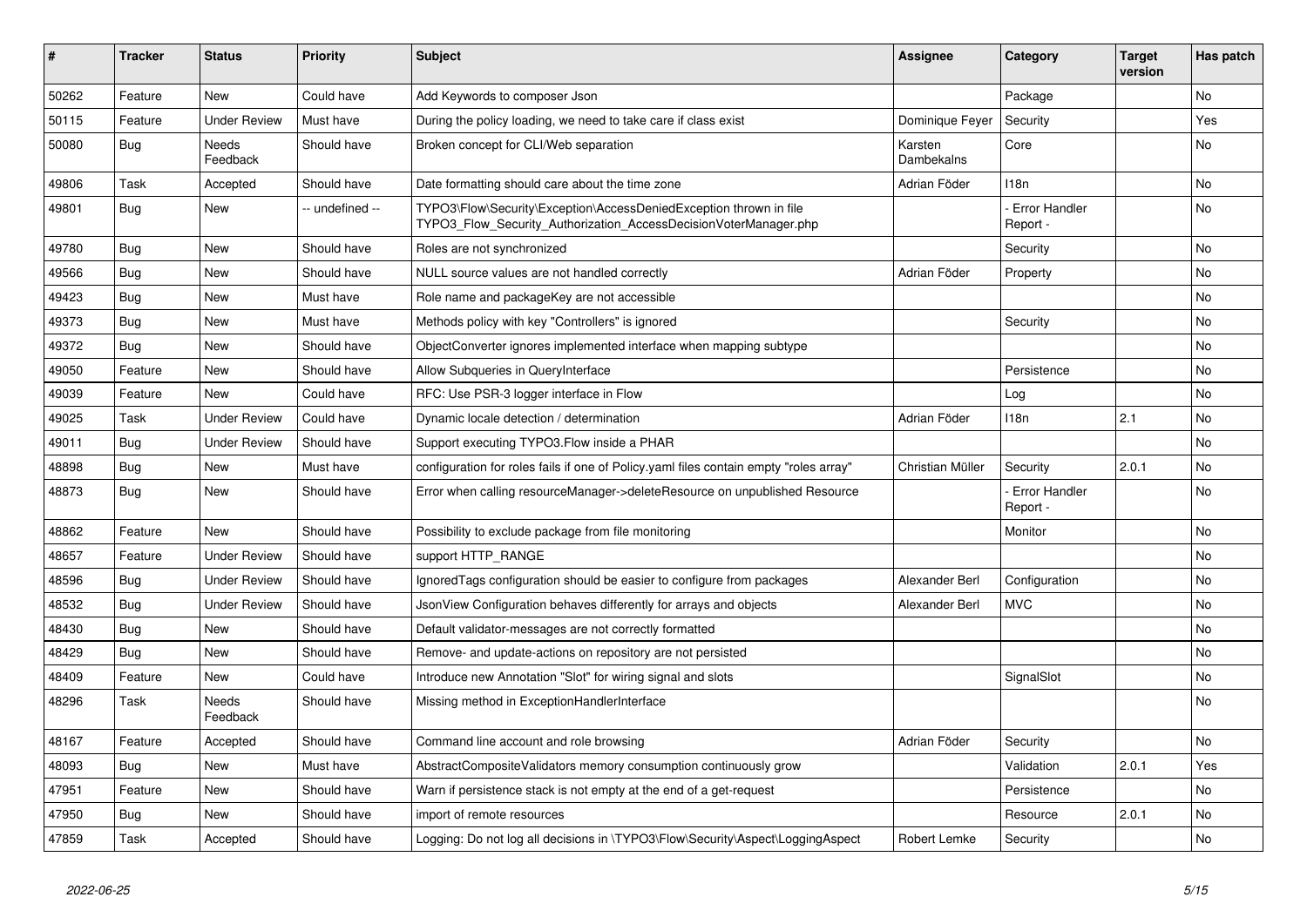| #     | Tracker    | <b>Status</b>       | <b>Priority</b> | <b>Subject</b>                                                                                                               | Assignee              | Category        | <b>Target</b><br>version | Has patch |
|-------|------------|---------------------|-----------------|------------------------------------------------------------------------------------------------------------------------------|-----------------------|-----------------|--------------------------|-----------|
| 47858 | <b>Bug</b> | Needs<br>Feedback   | Should have     | Remove .htaccess from Composer Installer Essentials                                                                          | Christopher<br>Hlubek | Package         | 2.0.1                    | No        |
| 47487 | Bug        | New                 | Should have     | Functional test classes in package without classes are not compiled                                                          |                       | Core            | 2.0.1                    | No        |
| 47456 | Feature    | New                 | Should have     | ManyToOne and OneToOne Relations of Objects passed as Action Argument are<br>loaded automatically                            |                       | Validation      |                          | No        |
| 47429 | <b>Bug</b> | New                 | Should have     | Global policy files no longer allowed                                                                                        |                       | Security        |                          | <b>No</b> |
| 47404 | Feature    | New                 | Could have      | Add getters and setters methods for introduced properties                                                                    |                       | <b>AOP</b>      |                          | No        |
| 47339 | Feature    | Needs<br>Feedback   | Could have      | Allow RequestHandlers to get the current Request injected                                                                    | Alexander Berl        | Http            |                          | No        |
| 47331 | <b>Bug</b> | Accepted            | Must have       | ObjectManager shutdown with Dependency Injection Proxy causes fatal errors                                                   |                       | Object          | 2.0.1                    | No        |
| 47325 | Bug        | <b>Under Review</b> | Should have     | ReflectionData and classSchema caches need not be freezable                                                                  |                       | Reflection      | 2.0.1                    | No        |
| 47273 | Feature    | New                 | Should have     | Support mapping properties with differing types for setter and property                                                      |                       | Property        |                          | No        |
| 47236 | <b>Bug</b> | Needs<br>Feedback   | Should have     | Error at offset 6279 of 6338                                                                                                 |                       |                 |                          | No        |
| 47191 | Feature    | <b>Under Review</b> | Should have     | Make (property) Validators aware of parent class and the property they belong to                                             |                       | Validation      |                          | No        |
| 47075 | Feature    | New                 | Should have     | Make Exception more meaningful                                                                                               |                       | Resource        |                          | No        |
| 47073 | <b>Bug</b> | New                 | Must have       | Cookie causes Error after Update                                                                                             |                       | Http            |                          | No        |
| 46974 | <b>Bug</b> | Accepted            | Should have     | Original and Proxy class in one file makes it difficult to reach 100% code coverage for<br>functional tests                  | Christian Müller      | Object          |                          | No        |
| 46910 | Feature    | New                 | Should have     | Composer integration - PackageStates.php                                                                                     |                       |                 |                          | No        |
| 46823 | Task       | Accepted            | Should have     | Detect APC and APCu correctly                                                                                                |                       | Cache           |                          | No        |
| 46816 | Feature    | New                 | Should have     | Add xcache cache backend                                                                                                     |                       | Cache           |                          | <b>No</b> |
| 46716 | <b>Bug</b> | New                 | Must have       | Empty class names in Dependencylnjection proxy code when using Caches /<br>Factory-created dependencies                      |                       | Object          | 2.0.1                    | No        |
| 46689 | <b>Bug</b> | New                 | Must have       | The new ClassLoader swallows Fatal Errors                                                                                    | Marc Neuhaus          |                 |                          | No        |
| 46425 | Task       | <b>Under Review</b> | Should have     | DI proxy classes use raw reflection instead of RelfectionService                                                             | Christian Müller      | Core            | 2.0.1                    | No.       |
| 46371 | Feature    | New                 | Should have     | Support compilation of static information in proxy classes                                                                   | Christopher<br>Hlubek |                 |                          | No        |
| 46318 | Feature    | New                 | Should have     | [caching framework] Extend cache interface to handle multiple entries                                                        |                       | Cache           |                          | No        |
| 46216 | Feature    | New                 | Should have     | Add wincache cache backend                                                                                                   |                       | Cache           |                          | No        |
| 46210 | Bug        | Needs<br>Feedback   | Should have     | securityContext->getParty() in the initializeObject() method of a session-Scope object<br>throws exception on second request |                       | Session         |                          | No        |
| 46120 | Bug        | New                 | Must have       | Important step missing in the installation chapter                                                                           |                       | Documentation - |                          | No        |
| 46097 | <b>Bug</b> | New                 | Must have       | Logged in user gets session of an other logged in user                                                                       | Robert Lemke          | Session         |                          | No        |
| 46073 | Bug        | <b>Under Review</b> | Should have     | Scripts::executeCommand must be usable outsite of TYPO3.Flow                                                                 |                       |                 |                          | No        |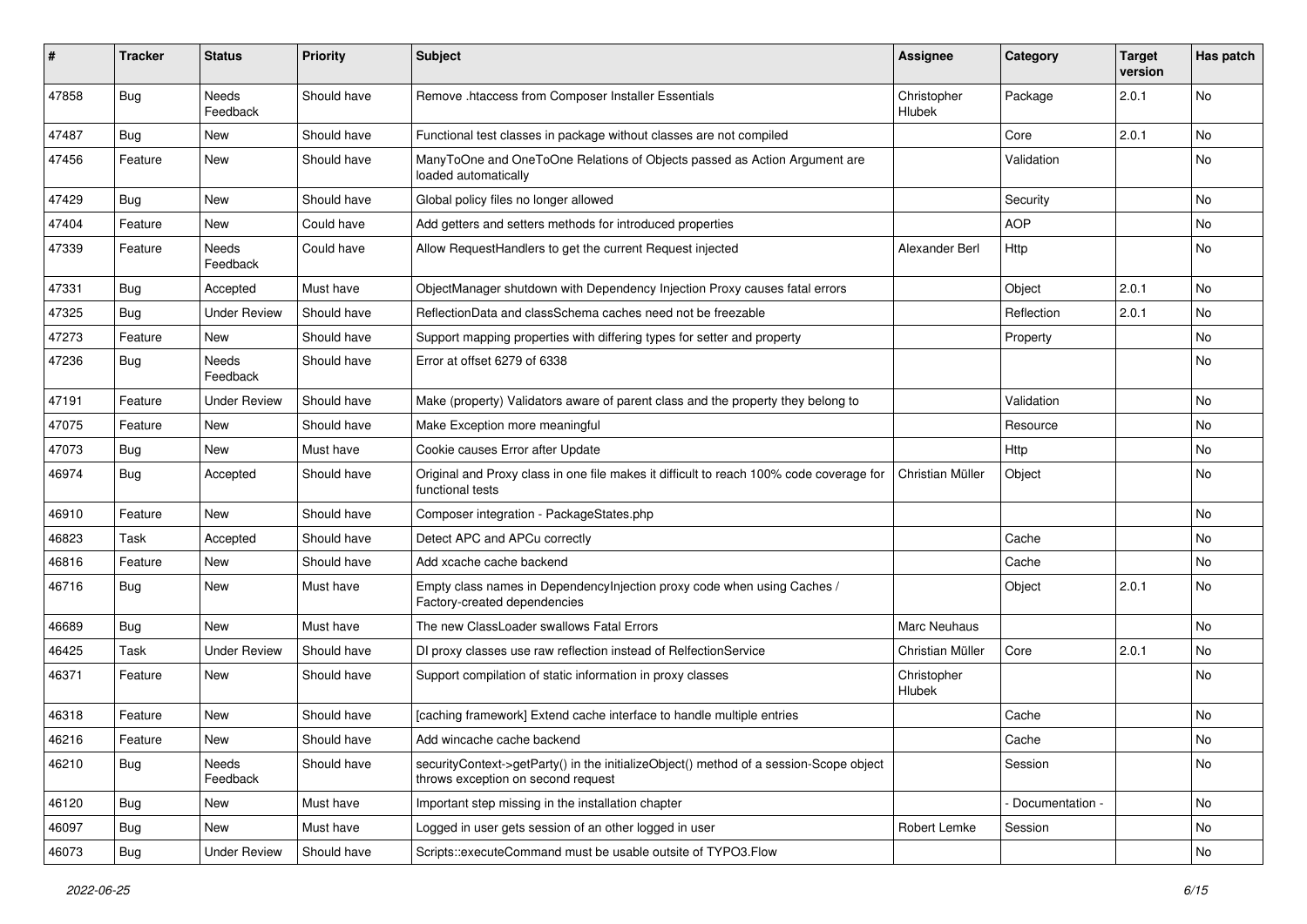| ∦     | <b>Tracker</b> | <b>Status</b>       | <b>Priority</b> | <b>Subject</b>                                                                                                       | <b>Assignee</b>              | Category        | Target<br>version | Has patch |
|-------|----------------|---------------------|-----------------|----------------------------------------------------------------------------------------------------------------------|------------------------------|-----------------|-------------------|-----------|
| 46066 | Bug            | <b>New</b>          | Should have     | Currency formatter uses wrong format for ISO 4217 currency codes                                                     |                              | 118n            |                   | <b>No</b> |
| 46063 | Feature        | New                 | Should have     | Implement username password provider with "remember me" persistent cookie                                            | Christopher<br>Hlubek        | Security        |                   | No        |
| 46050 | Feature        | <b>New</b>          | Could have      | To decouple log file writing at Logger->logException                                                                 |                              | Log             |                   | <b>No</b> |
| 46011 | Task           | New                 | Should have     | Validate annotation with missing type should throw useful error                                                      |                              | Validation      |                   | <b>No</b> |
| 46010 | <b>Bug</b>     | <b>New</b>          | Should have     | Generating a DiscriminatorMap with base class in different namespace does not work                                   |                              | Persistence     |                   | No        |
| 46009 | Task           | <b>New</b>          | Should have     | Improve error message for missing class in Flow annotation driver                                                    |                              | Persistence     |                   | No        |
| 45917 | <b>Bug</b>     | New                 | Should have     | RoutePartHandler transliteration must be improved                                                                    |                              | MVC - Routing   |                   | No        |
| 45851 | Feature        | Needs<br>Feedback   | Could have      | Allow referencing environment variables in Settings.yaml                                                             | Adrian Föder                 |                 |                   | No        |
| 45669 | Bug            | <b>New</b>          | Should have     | PersistentObjectConverter does not convert ValueObjects by identity                                                  |                              |                 |                   | <b>No</b> |
| 45640 | Bug            | <b>New</b>          | Could have      | Every relation is set to cascade=all if the related entity is no aggregate root                                      |                              | Persistence     |                   | No        |
| 45623 | Bug            | <b>New</b>          | Should have     | SQL error when calling TYPO3.Blog Setup controller                                                                   |                              | Documentation - |                   | No        |
| 45611 | Bug            | New                 | Could have      | Destruction of session after logout should be configurable                                                           |                              | Security        |                   | No        |
| 45409 | Feature        | <b>New</b>          | Should have     | Support validation of abstract nested properties                                                                     |                              | Validation      |                   | <b>No</b> |
| 45405 | <b>Bug</b>     | Accepted            | Should have     | Uncaught Exception in DynamicRoutePart                                                                               | Bastian<br>Waidelich         | MVC - Routing   |                   | <b>No</b> |
| 45386 | <b>Bug</b>     | <b>New</b>          | Could have      | Package::buildArrayOfClassFiles tries to determine class names from file paths                                       |                              |                 |                   | <b>No</b> |
| 45272 | <b>Bug</b>     | <b>New</b>          | Should have     | Related Value Objects get deleted by default cascading                                                               |                              |                 |                   | <b>No</b> |
| 45253 | Task           | Accepted            | Must have       | Throw exception in PointcutMethodNameFilter if given method's argument does not<br>match the actual method signature | Christian Müller             | Security        |                   | <b>No</b> |
| 45249 | Bug            | <b>New</b>          | Must have       | Update composer project-create command listing                                                                       |                              | Documentation - |                   | No        |
| 45103 | Feature        | <b>New</b>          | Should have     | Make static resource URI generation available outside of Fluid                                                       |                              | Resource        |                   | <b>No</b> |
| 45100 | Feature        | <b>Under Review</b> | Should have     | RequestDispatchingAspect should check if entry point can handle current request                                      | Christopher<br><b>Hlubek</b> |                 |                   |           |
| 45041 | Bug            | <b>New</b>          | Must have       | Set file permissions doesnt work                                                                                     |                              | Command         | 2.0.1             | <b>No</b> |
| 44891 | Feature        | <b>New</b>          | Should have     | Routes should be able to enforce http/https protocol                                                                 |                              | MVC - Routing   |                   | <b>No</b> |
| 44738 | Feature        | <b>New</b>          | Must have       | Re-Validation of argument's custom validators                                                                        |                              | Validation      |                   | No        |
| 44712 | Task           | Accepted            | Should have     | Decouple Argument-Building in the HTTP-Request-Constructor                                                           |                              | Http            |                   | <b>No</b> |
| 44563 | Feature        | <b>New</b>          | Should have     | Logged in users via HTTP Basic always get re-authenticated                                                           |                              | Security        |                   | <b>No</b> |
| 44542 | Task           | <b>New</b>          | Should have     | Mention the risk of requestPatterns regarding foreign package's SecurityContext<br>usage                             | Adrian Föder                 | Documentation - |                   | No        |
| 44396 | Task           | Accepted            | Should have     | Move Doctrine ORM integration onto own namespace                                                                     | Karsten<br>Dambekalns        | Persistence     |                   | No        |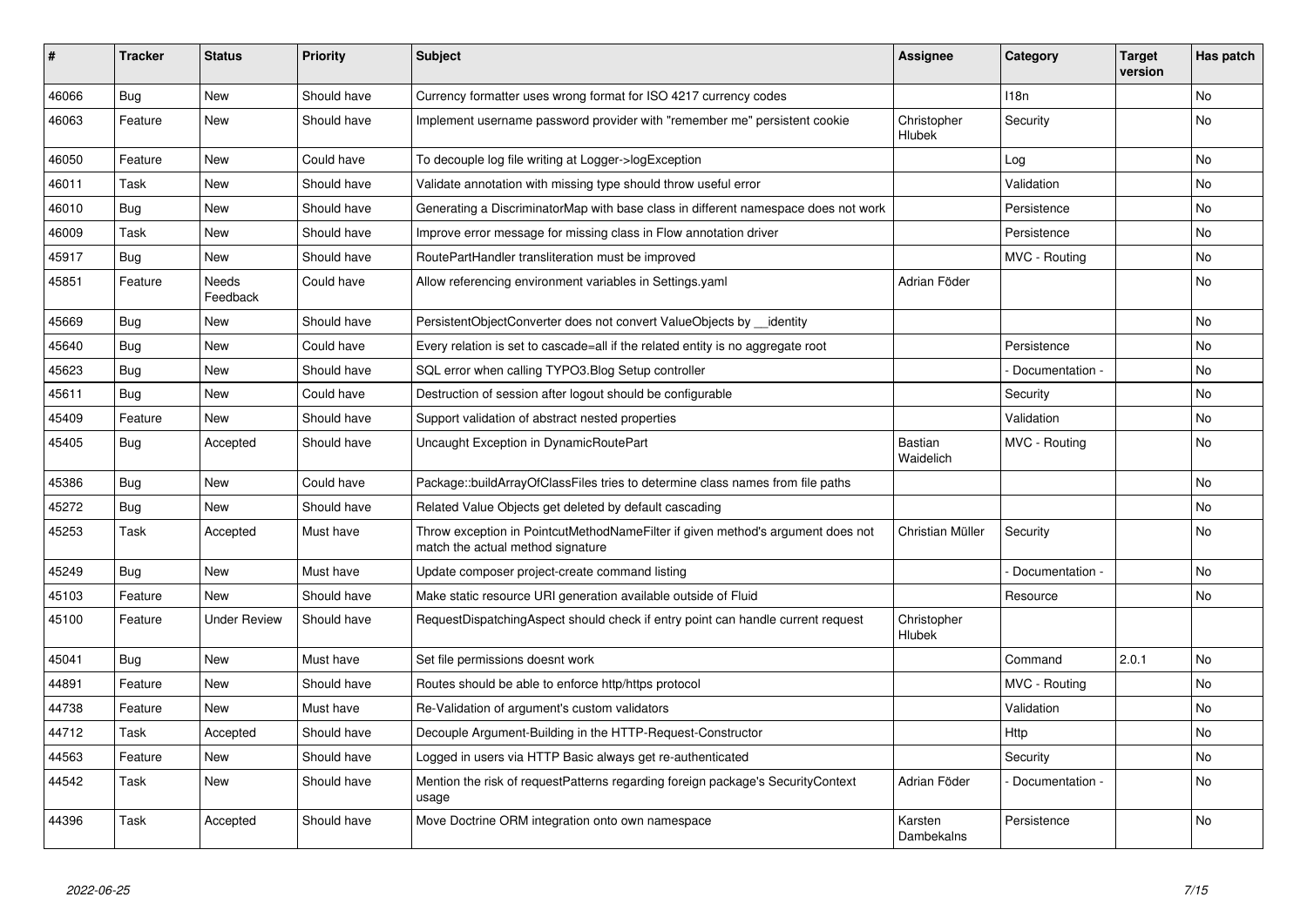| #     | <b>Tracker</b> | <b>Status</b>       | <b>Priority</b> | <b>Subject</b>                                                                                 | <b>Assignee</b>        | Category    | <b>Target</b><br>version | Has patch |
|-------|----------------|---------------------|-----------------|------------------------------------------------------------------------------------------------|------------------------|-------------|--------------------------|-----------|
| 44375 | Task           | Accepted            | Should have     | Make all persistence reads go through repositories                                             | Karsten<br>Dambekalns  | Persistence |                          | No        |
| 44361 | <b>Bug</b>     | New                 | Should have     | TYPO3\Flow\I18n\Formatter\DatetimeFormatter - caching DATETIME type                            |                        | 118n        | 2.0.1                    | No        |
| 44314 | Task           | Accepted            | Must have       | slightly file permissions for /Configuration/* and /Data/Persistent/EncryptionKey              | Karsten<br>Dambekalns  | Security    |                          | No        |
| 44244 | Bug            | New                 | Should have     | defaultOrderings aren't applied on related objects                                             |                        | Persistence |                          | <b>No</b> |
| 44203 | <b>Bug</b>     | Needs<br>Feedback   | Should have     | Session implementation is still racy                                                           | Robert Lemke           | Session     | 2.0.1                    | No        |
| 44186 | Bug            | <b>New</b>          | Should have     | Request does not accept custom Content-Type                                                    |                        | <b>MVC</b>  | 2.0.1                    | <b>No</b> |
| 44185 | Bug            | New                 | Should have     | XML body always need a root node                                                               |                        | <b>MVC</b>  | 2.0.1                    | No        |
| 44184 | Bug            | New                 | Should have     | Request arguments are not merged correctly for single object actions                           |                        | <b>MVC</b>  | 2.0.1                    | No        |
| 44148 | Bug            | New                 | Should have     | Documentation for executeCommand() needs clarification                                         |                        |             | 2.0.1                    | No        |
| 44123 | Feature        | New                 | Should have     | Make the "Flow requires the PHP setting "date.timezone"" error more beautiful                  |                        |             |                          | No        |
| 43993 | Task           | New                 | Should have     | Warn when no migrations are found at all during doctrine: migrate                              |                        | Persistence |                          | <b>No</b> |
| 43967 | Bug            | New                 | Should have     | Error in evaluating orphanRemoval in Flow Annotation driver                                    |                        | Persistence |                          | No        |
| 43947 | Bug            | New                 | Should have     | Redirect to login after Session timeout                                                        |                        |             |                          | No        |
| 43930 | Task           | Needs<br>Feedback   | Should have     | Remove canRender() completely?!                                                                | Sebastian<br>Kurfuerst |             |                          | No        |
| 43841 | Feature        | New                 | Should have     | Add package support to validation errors                                                       |                        |             |                          | No        |
| 43621 | Bug            | <b>Under Review</b> | Must have       | Composer installer overwrites Settings.yaml.example                                            | Karsten<br>Dambekalns  |             |                          | No        |
| 43572 | Feature        | New                 | Should have     | Uri should support manipulation of query arguments                                             |                        |             |                          | <b>No</b> |
| 43541 | Bug            | New                 | Should have     | Incomplete classes path detection for PSR-0                                                    |                        | Core        | 2.0.1                    | No        |
| 43192 | Bug            | Accepted            | Should have     | findByIdentifier() for non-persisted objects not working for custom identifier properties      | Karsten<br>Dambekalns  | Persistence |                          | No        |
| 43190 | Bug            | Accepted            | Should have     | Misleading exception message for incompatible database structure                               | Karsten<br>Dambekalns  | Persistence | 2.0.1                    | <b>No</b> |
| 43082 | Feature        | Needs<br>Feedback   | Should have     | Add CLI support for scaffolding models, views, controller                                      |                        |             |                          | No        |
| 42888 | Bug            | Needs<br>Feedback   | Should have     | ResourceManager chokes on non existing files                                                   |                        | Resource    |                          | No        |
| 42606 | Bug            | New                 | Must have       | Content Security with nested objects                                                           |                        | Security    |                          | No        |
| 42601 | Bug            | <b>Under Review</b> | Must have       | Content Security: QOM rewriting is omitted if used in certain cases in an Action<br>Controller | Robert Lemke           | Security    | 2.0.1                    | No        |
| 42550 | Task           | <b>Under Review</b> | Should have     | Add top-level .htaccess to block everything but Web                                            | Karsten<br>Dambekalns  |             |                          | No        |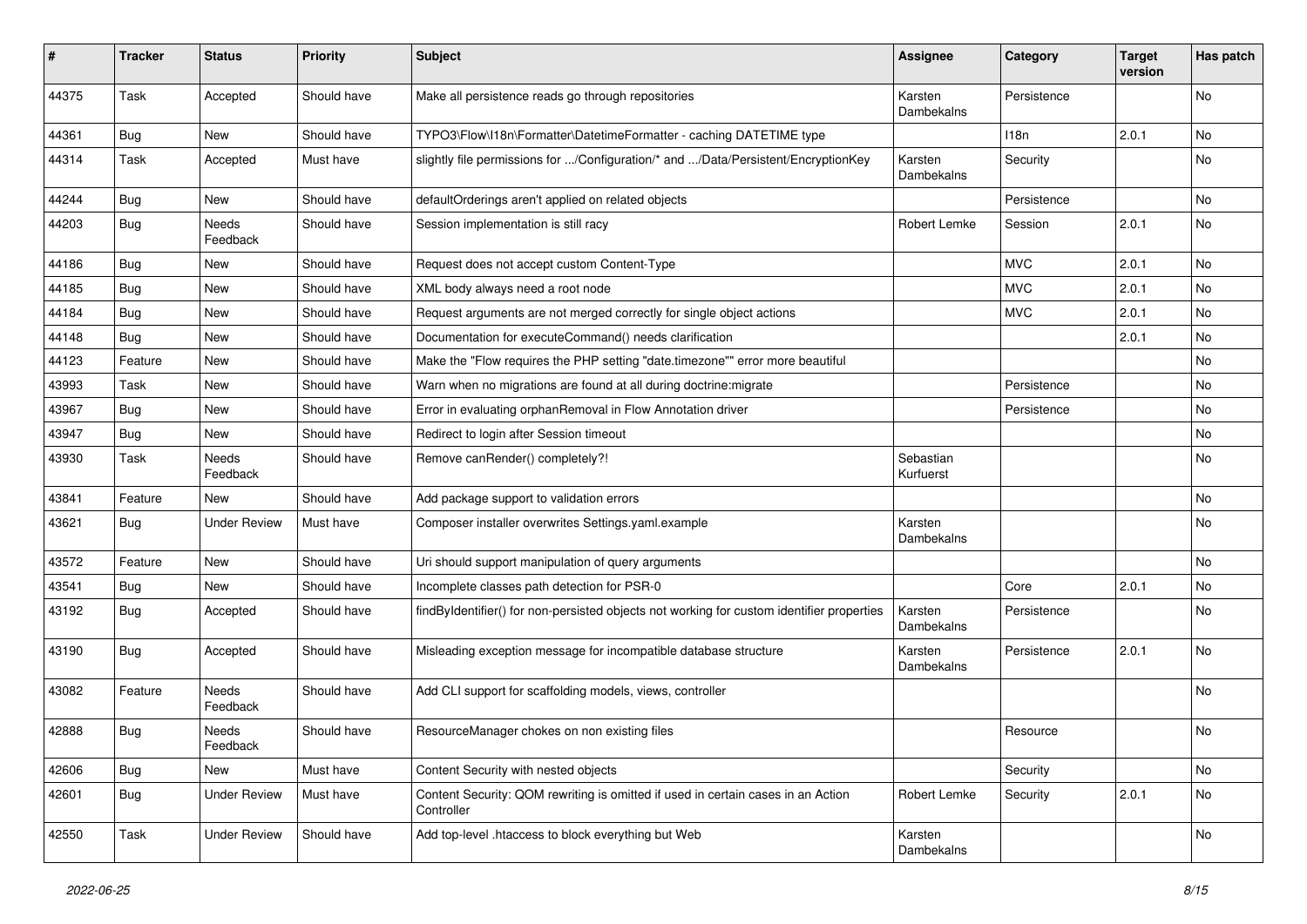| #     | <b>Tracker</b> | <b>Status</b>       | <b>Priority</b> | Subject                                                                                                      | <b>Assignee</b>         | Category          | <b>Target</b><br>version | Has patch |
|-------|----------------|---------------------|-----------------|--------------------------------------------------------------------------------------------------------------|-------------------------|-------------------|--------------------------|-----------|
| 42520 | <b>Bug</b>     | <b>New</b>          | Must have       | Cache must be flushed globally for package state changes                                                     |                         | Core              |                          | No        |
| 42465 | Task           | New                 | Should have     | Document i18n settings                                                                                       |                         | Documentation -   | 2.0.1                    | No        |
| 42101 | Bug            | New                 | Must have       | Proxyclasses are not rebuild in Development context unless cache is empty                                    |                         | Object            | 2.0.1                    | No        |
| 41900 | Feature        | Accepted            | Should have     | Check for duplicate PSR-0 autoload namespaces                                                                | Christian Jul<br>Jensen | Package           |                          | No        |
| 41832 | Task           | <b>New</b>          | Should have     | Improve error handling for incompatible packages                                                             | Christian Jul<br>Jensen | Package           |                          | <b>No</b> |
| 41807 | Task           | <b>Under Review</b> | Should have     | Initialize the eventmanager in the EntityManagerInterface                                                    |                         | Persistence       |                          | No        |
| 41727 | Bug            | Accepted            | Should have     | @Flow\Identity and @ORM\InheritanceType("JOINED") can't be used together                                     | Karsten<br>Dambekalns   |                   |                          | No        |
| 41533 | <b>Bug</b>     | Needs<br>Feedback   | Should have     | Ignored object-validation in editAction when redirecting back from updateAction                              |                         |                   |                          | No        |
| 41496 | <b>Bug</b>     | New                 | Must have       | Upload identical Resources, deleting fails                                                                   |                         | Resource          |                          | <b>No</b> |
| 41420 | Feature        | New                 | Should have     | Support entity versioning                                                                                    |                         | Persistence       |                          | No        |
| 41414 | Task           | Needs<br>Feedback   | Should have     | Check packageKey naming / file structure below Packages/Vendor                                               |                         | Package           |                          | No        |
| 41148 | <b>Bug</b>     | <b>New</b>          | Must have       | Converting of ValueObjects                                                                                   |                         |                   |                          | <b>No</b> |
| 41029 | <b>Bug</b>     | Accepted            | Should have     | Method security is also evaluating abstract classes                                                          | Karsten<br>Dambekalns   | Security          |                          | No        |
| 40854 | Task           | <b>New</b>          | Must have       | Update security documentation (authentication in 1.2)                                                        |                         | Documentation -   | 2.0.1                    | No        |
| 40824 | <b>Bug</b>     | Needs<br>Feedback   | Should have     | Modified action controller methods not detected properly                                                     | Andreas Förthner        |                   |                          | No        |
| 40802 | <b>Bug</b>     | Accepted            | Should have     | Documentation mistake (authentication)                                                                       | Karsten<br>Dambekalns   | - Documentation - | 1.1.1                    | <b>No</b> |
| 40555 | Feature        | Accepted            | Must have       | Missing command arguments parameter in Core\Booting\Scripts::executeCommand()                                | Karsten<br>Dambekalns   | Core              |                          | Yes       |
| 40418 | Feature        | Needs<br>Feedback   | Could have      | Add an option to flow3:cache:flush thats keeps user sessions active                                          |                         | Session           |                          | <b>No</b> |
| 40410 | <b>Bug</b>     | Needs<br>Feedback   | Should have     | Exception when using Apc, Memcached of Redis cache backend for reflection status<br>and object configuration | Karsten<br>Dambekalns   | Cache             |                          | No        |
| 40283 | Bug            | New                 | Should have     | New constructor in grandparent class not called                                                              |                         | Object            |                          | No        |
| 39910 | Feature        | Accepted            | Should have     | Ability to query user based on roles                                                                         |                         | Security          |                          | No        |
| 39791 | Bug            | New                 | Must have       | Reflection data of old aspect is not removed                                                                 |                         | Reflection        | 1.1.1                    | No        |
| 39788 | Feature        | New                 | Could have      | RFC: Repository based NotExistsValidator                                                                     |                         | Validation        |                          | No        |
| 39699 | Bug            | Accepted            | Should have     | SQL DDL for TYPO3\FLOW3\Cache\Backend\PdoBackend                                                             | Karsten<br>Dambekalns   | Cache             |                          | No        |
| 39674 | Bug            | New                 | Should have     | \TYPO3\FLOW3\var_dump behaves weird in controller actions doing return                                       |                         | <b>MVC</b>        |                          | No        |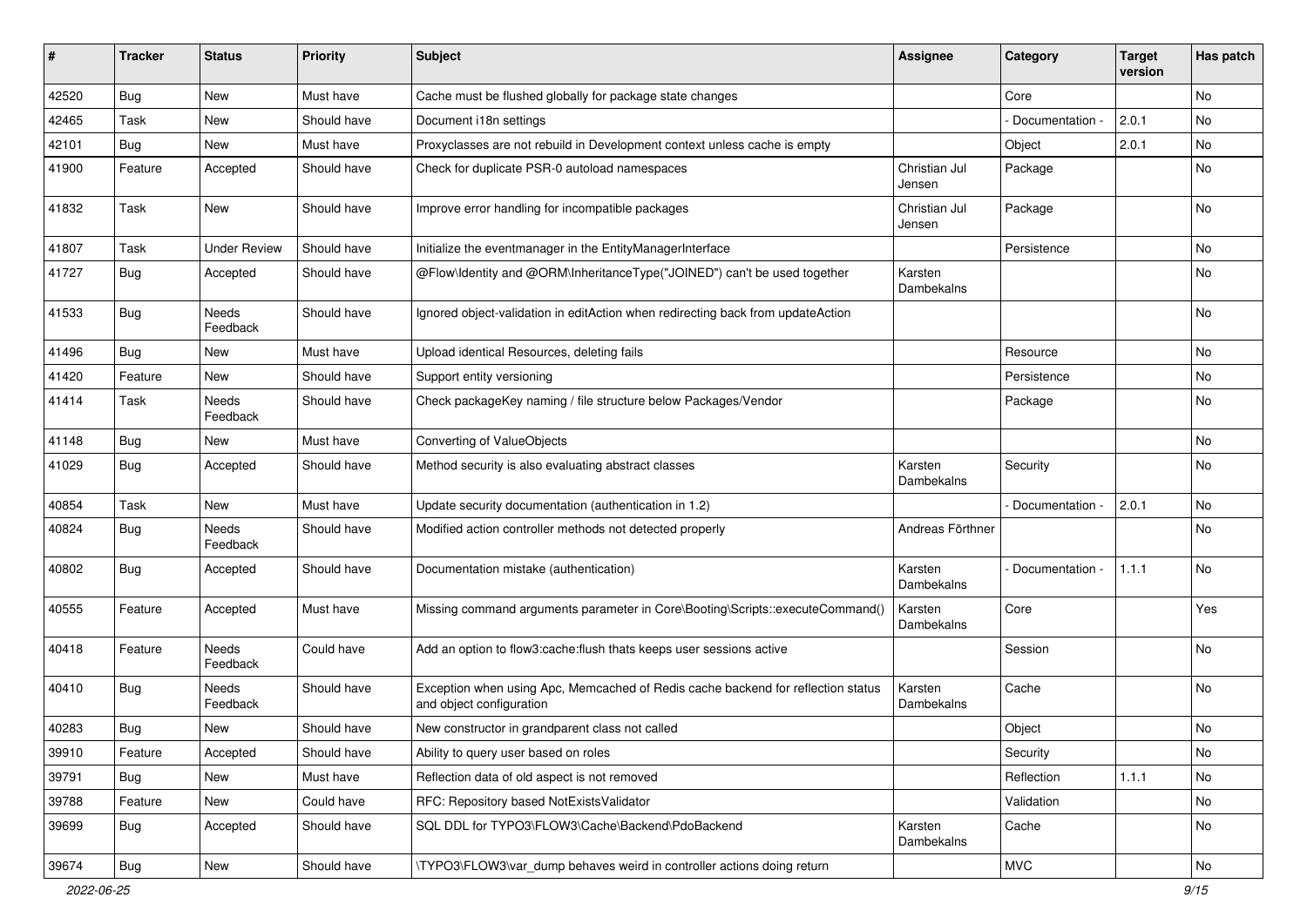| #     | <b>Tracker</b> | <b>Status</b>       | <b>Priority</b> | <b>Subject</b>                                                                                            | <b>Assignee</b>        | Category          | <b>Target</b><br>version | Has patch |
|-------|----------------|---------------------|-----------------|-----------------------------------------------------------------------------------------------------------|------------------------|-------------------|--------------------------|-----------|
| 39609 | Feature        | Accepted            | Should have     | <b>Migration Version</b>                                                                                  | Karsten<br>Dambekalns  | Migrations -      |                          | No        |
| 39414 | <b>Bug</b>     | New                 | Should have     | Security Documentation                                                                                    |                        | Documentation -   |                          | No        |
| 39253 | Feature        | Accepted            | Should have     | Remove mirroring mode option and code                                                                     | Karsten<br>Dambekalns  | Resource          |                          | No        |
| 39096 | Bug            | <b>New</b>          | Should have     | Unnecessary compile invoked in non production context?                                                    |                        | Core              | 2.0.1                    | <b>No</b> |
| 39088 | Feature        | New                 | Should have     | Add a sqnalslot before compilation                                                                        |                        | Core              |                          | No        |
| 38980 | <b>Bug</b>     | New                 | Must have       | ActionController: behavior of required arguments is not consistent                                        |                        | Validation        |                          | No        |
| 38222 | Feature        | New                 | Could have      | Step execution signals with concrete name                                                                 |                        | Core              |                          | No        |
| 38216 | Bug            | Needs<br>Feedback   | Should have     | Static method calls in reflected classes refer to _Original class                                         |                        |                   |                          | No        |
| 38065 | Feature        | New                 | Must have       | Implement content security for DQL queries                                                                | Andreas Förthner       | Security          |                          | No        |
| 38038 | Task           | Accepted            | Should have     | Proofread FLOW3 manual                                                                                    | Ryan J. Peterson       | - Documentation - |                          | No        |
| 38004 | Bug            | Accepted            | Should have     | Missing CheatSheet folder for Getting Started manual                                                      | Karsten<br>Dambekalns  | Documentation -   | 1.1.1                    | No        |
| 37885 | Feature        | <b>New</b>          | Could have      | Add CLI to show the object-configuration for a FLOW3 object-name                                          | <b>Martin Ficzel</b>   | Cli               |                          | <b>No</b> |
| 37846 | Feature        | New                 | Should have     | Should be able to declare more than one controllerObjectName per requestPatterns                          |                        | Security          |                          | No        |
| 37831 | Task           | New                 | Could have      | Evaluate using PHP 5.4's internal web server for Functional Testing                                       |                        | - Testing -       |                          | No        |
| 37571 | <b>Bug</b>     | New                 | Must have       | Inherited proxies fail when implementing clone                                                            |                        | <b>AOP</b>        |                          | No        |
| 37564 | <b>Bug</b>     | New                 | Should have     | Validation of Parent Object containing properties of type ManyToOne and<br>ManyToMany to same Target      |                        | Validation        |                          | No        |
| 37473 | <b>Bug</b>     | New                 | Must have       | Subsequent Exceptions related to Doctrine Entity Manager makes it snap shut                               |                        | - Testing -       |                          | <b>No</b> |
| 37405 | Feature        | <b>Under Review</b> | Should have     | When changing a property wich is used in routing the Link-VH should direkt to the<br>new properties value |                        | MVC - Routing     |                          | No        |
| 37373 | Feature        | <b>Under Review</b> | Should have     | Make annotation overrides / "injection" via Objects.yaml possible                                         | Marc Neuhaus           | Configuration     |                          | No        |
| 37372 | Feature        | Accepted            | Should have     | Inheritance in ORM should be configured automatically                                                     | Karsten<br>Dambekalns  | Persistence       |                          | No        |
| 37354 | <b>Bug</b>     | Accepted            | Should have     | Do not apply generateValueHash() and generateUuid() if custom identifier is used                          | Karsten<br>Dambekalns  | Persistence       |                          | No        |
| 37352 | <b>Bug</b>     | <b>Under Review</b> | Must have       | generateValueHash() should use getIdentifierByObject()                                                    | Karsten<br>Dambekalns  | Persistence       |                          | No        |
| 37316 | <b>Bug</b>     | New                 | Should have     | Use findBestMatchingLocale instead of getDefaultLocale?                                                   |                        | Validation        |                          | No        |
| 37302 | <b>Bug</b>     | Needs<br>Feedback   | Should have     | NumberValidator                                                                                           | Carsten Bleicker       | Validation        |                          | No        |
| 37292 | Bug            | <b>Under Review</b> | Should have     | PropertyMappingConfiguration::mapUnknownProperties is not passed down to<br>Subconfiguration              | Sebastian<br>Kurfuerst | Property          |                          | Yes       |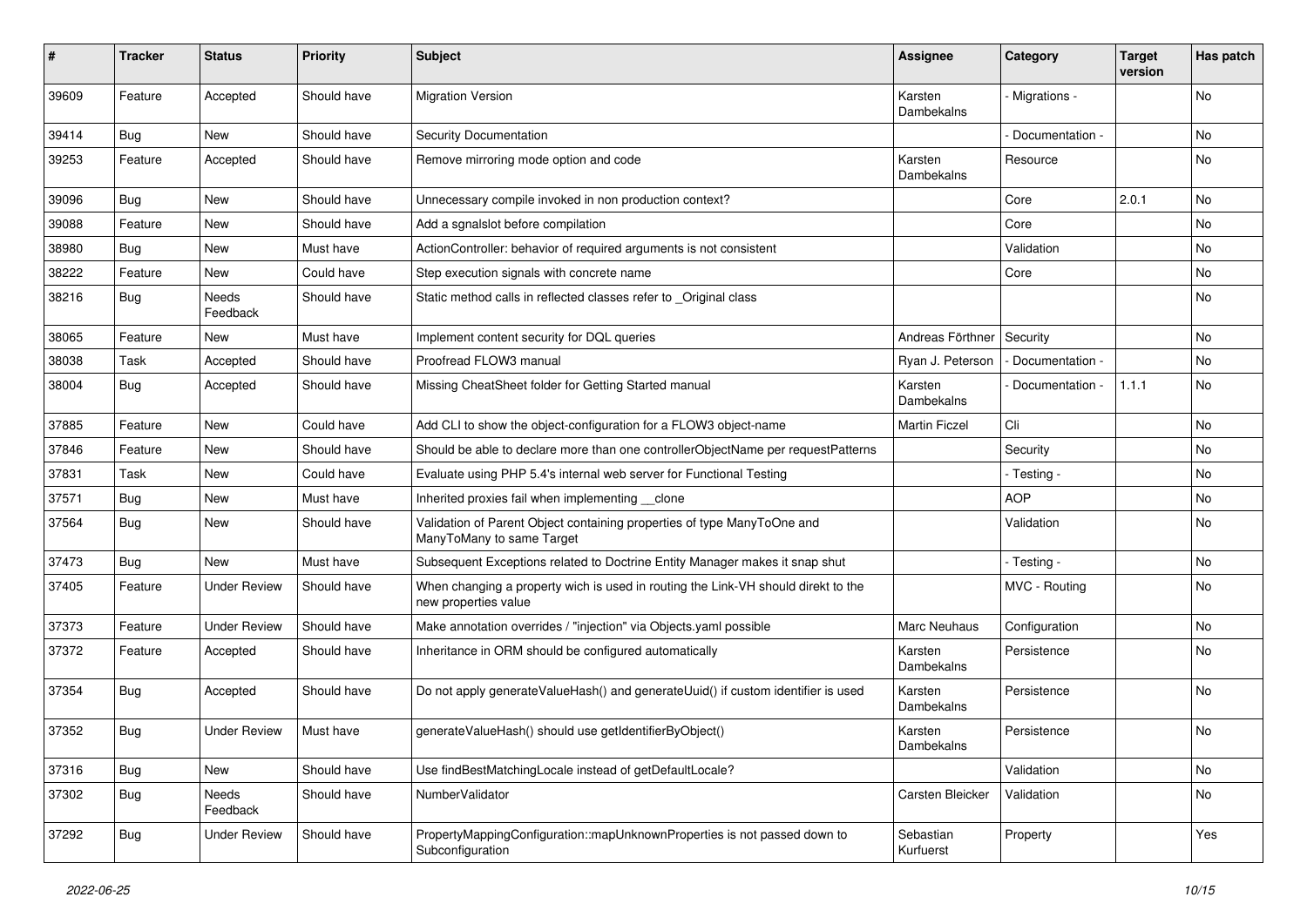| #     | <b>Tracker</b>   | <b>Status</b>       | <b>Priority</b> | <b>Subject</b>                                                                                       | <b>Assignee</b>       | Category    | <b>Target</b><br>version | Has patch |
|-------|------------------|---------------------|-----------------|------------------------------------------------------------------------------------------------------|-----------------------|-------------|--------------------------|-----------|
| 37279 | Feature          | <b>New</b>          | Should have     | <b>Request PropertyMapping</b>                                                                       |                       | Property    |                          | No        |
| 37227 | <b>Bug</b>       | On Hold             | Must have       | securityContext->getParty is not available in widget context                                         |                       | Session     |                          | No        |
| 37212 | Feature          | Accepted            | Must have       | Edge Side Includes (ESI)                                                                             | Robert Lemke          | Http        |                          | No        |
| 36955 | Feature          | <b>New</b>          | Should have     | Add type filter to var_dump()                                                                        |                       | Error       |                          | No        |
| 36840 | Task             | Accepted            | Should have     | Improve exception for wrong locales                                                                  | Karsten<br>Dambekalns | 118n        |                          | No        |
| 36804 | <b>Bug</b>       | New                 | Should have     | Orphaned entities within aggregates are not removed                                                  |                       | Persistence |                          | No        |
| 36800 | Task             | Accepted            | Should have     | Streamline Resource object API                                                                       | Robert Lemke          | Resource    |                          | <b>No</b> |
| 36715 | Feature          | Accepted            | Should have     | Make simultaneous use of multiple persistence backends possible                                      | Karsten<br>Dambekalns | Persistence |                          | No        |
| 36634 | Bug              | New                 | Should have     | Reconstituted entities do not have their properties set when initializeObject() is called            |                       |             |                          | No        |
| 36633 | <b>Bug</b>       | <b>New</b>          | Should have     | Reconstituted entities should not have the FLOW3_Persistence_clone property set                      |                       |             |                          | No        |
| 36510 | Feature          | <b>New</b>          | Should have     | <b>Firewall Redirect?</b>                                                                            |                       |             |                          | No        |
| 36509 | Feature          | <b>New</b>          | Should have     | redirectToUri to an uri with acl forces a 403 because of missing csrf token.                         |                       |             |                          | <b>No</b> |
| 36508 | <b>Bug</b>       | New                 | Should have     | AuthenticationProvider Request Patterns                                                              |                       | Security    |                          | No        |
| 36495 | <b>Bug</b>       | New                 | Should have     | HTTP Response is sent before persistence preventing Exceptions to be displayed on<br>redirect        |                       | Persistence |                          | No        |
| 35970 | Task             | <b>New</b>          | Should have     | Improve performance of Utility/Arrays::integerExplode by using array_map                             |                       |             |                          | <b>No</b> |
| 35868 | <b>Bug</b>       | On Hold             | Must have       | Unstable condition in Utility\Environment                                                            | Karsten<br>Dambekalns | Environment |                          | No        |
| 35831 | Bug              | <b>New</b>          | Must have       | Deleting or unpublishing of a resource deletes all published symlinks<br>(Web/_Resources/Persistent) |                       |             |                          | No        |
| 35783 | Feature          | <b>New</b>          | Should have     | Lifecycle method after property mapping                                                              |                       | Object      |                          | No        |
| 35781 | Feature          | New                 | Should have     | Model validation                                                                                     |                       | Validation  |                          | <b>No</b> |
| 35720 | Bug              | <b>New</b>          | Must have       | Access denied Exception for widget links to actions with a policy                                    |                       | Security    |                          | No        |
| 35709 | Task             | <b>New</b>          | Should have     | Implement global Command aliases                                                                     |                       | Cli         |                          | No        |
| 35388 | Feature          | New                 | Could have      | Use the current package as default for translations within controllers                               |                       | 118n        |                          | No        |
| 35083 | <b>Bug</b>       | <b>New</b>          | Should have     | involving SecurityContext in Widget's __wakeup situation leads to an exception                       |                       | Object      |                          | No        |
| 35030 | Feature          | <b>Under Review</b> | Should have     | Dynamic locale detection                                                                             | Karsten<br>Dambekalns | 118n        |                          | No        |
| 34879 | Bug              | Accepted            | Must have       | Proxied object is not update()able                                                                   | Karsten<br>Dambekalns | Persistence |                          | No        |
| 34816 | Feature          | New                 | Should have     | Long text encryption                                                                                 |                       | Security    |                          | No        |
| 34674 | Feature          | Accepted            | Should have     | NotFoundView is not injected in ActionController                                                     | Robert Lemke          | <b>MVC</b>  |                          | No        |
| 34404 | <sub>I</sub> Bug | New                 | Should have     | JsonView transformObject does not respect descendAll configuration                                   |                       |             |                          | No        |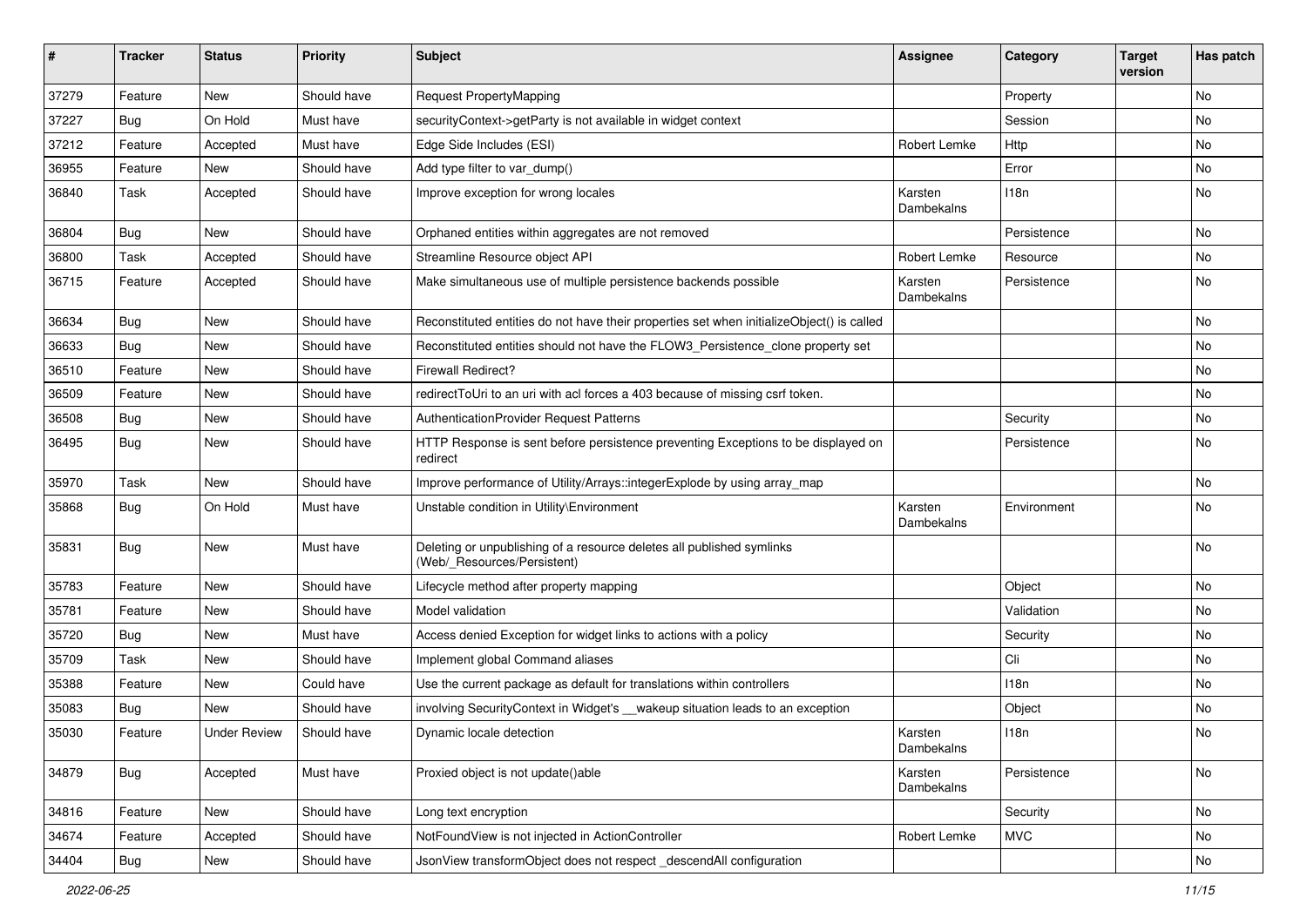| #     | <b>Tracker</b>   | <b>Status</b>            | <b>Priority</b> | <b>Subject</b>                                                                     | <b>Assignee</b>       | Category   | <b>Target</b><br>version | Has patch      |
|-------|------------------|--------------------------|-----------------|------------------------------------------------------------------------------------|-----------------------|------------|--------------------------|----------------|
| 34134 | <b>Bug</b>       | <b>Needs</b><br>Feedback | Should have     | PropertyMapper throws unnecessary exception                                        | Christian Müller      | Property   |                          | Yes            |
| 34133 | Feature          | <b>New</b>               | Could have      | RFC: Handle Semicolons in Path part of URIs as Scoped Path Parameters              |                       | Property   |                          | <b>No</b>      |
| 33937 | Feature          | Accepted                 | Should have     | Convenience method to resolve public "resource://" paths                           | Karsten<br>Dambekalns | Resource   |                          | No             |
| 33710 | Feature          | <b>New</b>               | Should have     | Configuration based on Domain                                                      |                       |            |                          | No             |
| 33587 | Feature          | <b>New</b>               | Should have     | Automatically remove unused Resources                                              |                       | Resource   |                          | <b>No</b>      |
| 33465 | Bug              | <b>New</b>               | Should have     | Some vital commands to recover the system fail when recovery is needed             |                       | Command    |                          | No             |
| 33293 | Bug              | <b>New</b>               | Should have     | Injection to private variable results in injection of the the wrong class          |                       |            |                          | No             |
| 33258 | Major<br>Feature | Accepted                 | Should have     | Implement support for Assetic                                                      |                       |            |                          | No             |
| 33078 | <b>Bug</b>       | <b>New</b>               | Should have     | No Redirect to Login                                                               |                       | Security   |                          | <b>No</b>      |
| 33069 | Task             | <b>New</b>               | Should have     | Make command output sparse, implement generic verbose switch                       |                       | Command    |                          | <b>No</b>      |
| 33055 | Bug              | <b>New</b>               | Must have       | AccessDeniedException instead of WebRedirect                                       |                       | Security   |                          | No             |
| 33049 | Feature          | New                      | Could have      | Allow configuration of context without environment variable (needed for IIS)       |                       | Core       |                          | No             |
| 33024 | <b>Bug</b>       | Accepted                 | Must have       | Exception when validating a float in a Model with the Number validator             | Karsten<br>Dambekalns | 118n       |                          | No             |
| 33018 | Feature          | <b>New</b>               | Should have     | Translator should support override of labels from other packages                   |                       | 118n       |                          | No             |
| 32985 | Feature          | <b>New</b>               | Should have     | Implement Processing Rules when merging numerically-indexed arrays                 |                       | Utility    |                          | N <sub>o</sub> |
| 32873 | Bug              | Accepted                 | Must have       | Value changes for logged in account are not persisted due to session serialization | Karsten<br>Dambekalns |            |                          | No             |
| 32869 | <b>Bug</b>       | <b>New</b>               | Must have       | Security config tokenClass doesnt throw exception if not found the class           |                       | Security   |                          | <b>No</b>      |
| 32707 | Bug              | Accepted                 | Must have       | <b>Bad Bad FileBackend</b>                                                         | Karsten<br>Dambekalns | Cache      | 2.0.1                    | No             |
| 32607 | Feature          | Needs<br>Feedback        | Should have     | Export localized strings for JS consumption                                        | Karsten<br>Dambekalns | 118n       |                          | No             |
| 32574 | <b>Bug</b>       | Accepted                 | Should have     | FLOW3 enters fork bombs when using cgi-fcgi vs cli                                 | Karsten<br>Dambekalns | Core       |                          | No             |
| 32425 | Bug              | Accepted                 | Must have       | IpAddressRange methods not completly implemented                                   | Karsten<br>Dambekalns | Security   |                          | Yes            |
| 32294 | Feature          | <b>New</b>               | Should have     | Lazy initialization of loggers                                                     |                       |            |                          | No             |
| 32106 | Feature          | Accepted                 | Should have     | Support for Object source in PropertyMapper                                        |                       | Property   |                          | Yes            |
| 32105 | Bug              | <b>New</b>               | Must have       | Ignore Validation ignored if ACL is set for this controller action                 |                       | Security   |                          | No             |
| 31500 | <b>Bug</b>       | <b>Under Review</b>      | Must have       | Argument validation for CLI requests is not done                                   | Karsten<br>Dambekalns | Validation |                          | No             |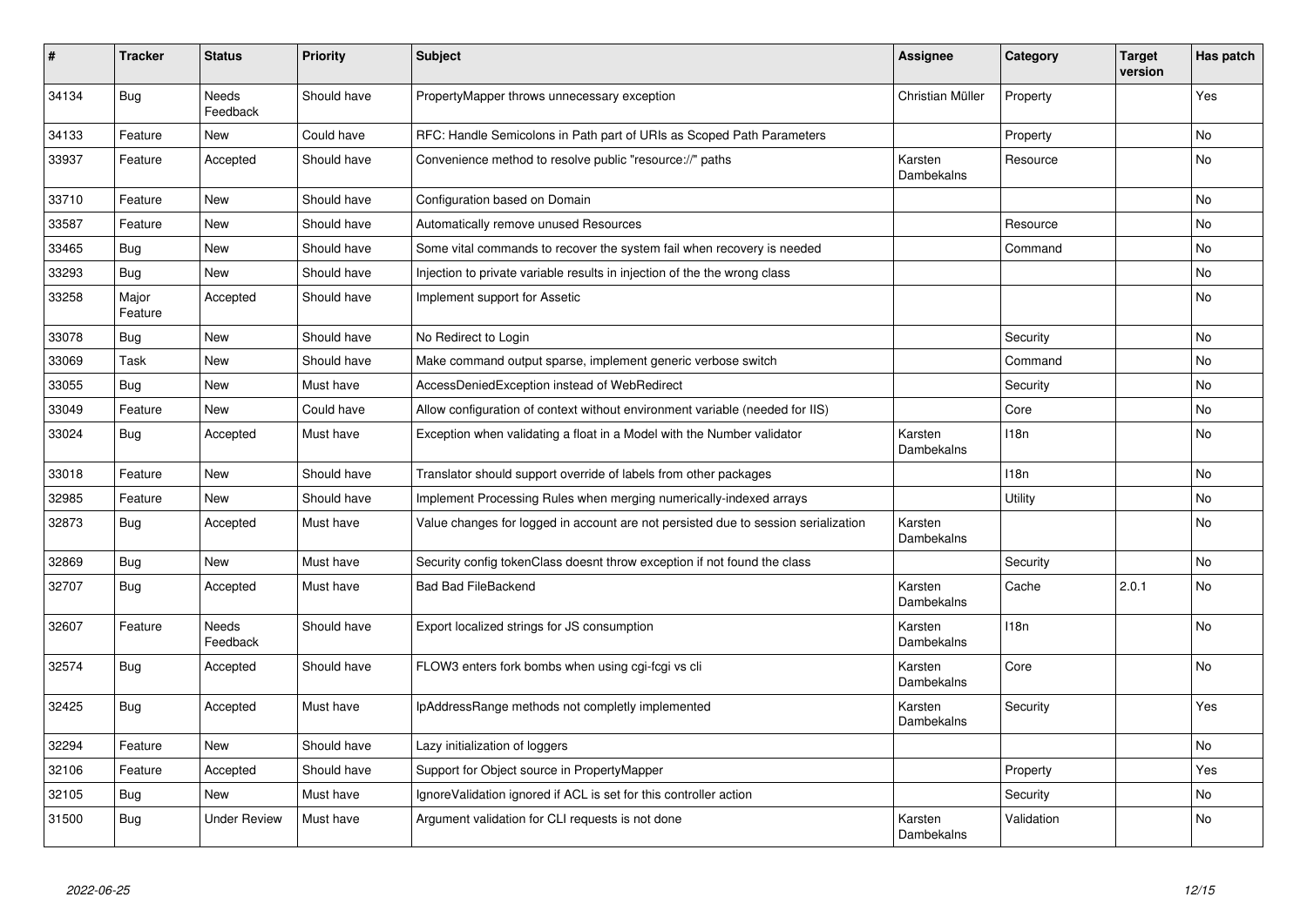| #     | <b>Tracker</b> | <b>Status</b>       | <b>Priority</b> | <b>Subject</b>                                                                                                          | Assignee              | Category        | <b>Target</b><br>version | Has patch |
|-------|----------------|---------------------|-----------------|-------------------------------------------------------------------------------------------------------------------------|-----------------------|-----------------|--------------------------|-----------|
| 31484 | Feature        | Needs<br>Feedback   | Could have      | possibility to modify inner workings of proxy class builder                                                             |                       |                 |                          | No        |
| 31339 | Task           | On Hold             | Could have      | Search                                                                                                                  |                       | Documentation - |                          | No        |
| 31262 | Feature        | <b>New</b>          | Should have     | Named arguments in Objects.yaml for constructor arguments                                                               |                       | Object          |                          | No        |
| 31261 | Feature        | New                 | Should have     | Virtual objects - generate proxy classes for interfaces                                                                 |                       | Object          |                          | No        |
| 31210 | <b>Bug</b>     | New                 | Must have       | constructor of proxy class not compatible with interfaces defening a constructor                                        |                       | Object          |                          | No.       |
| 31002 | Bug            | New                 | Should have     | Generated __ sleep method handles static properties as members.                                                         |                       | Reflection      |                          |           |
| 30933 | Feature        | Needs<br>Feedback   | Should have     | Check for unique constraints on add()                                                                                   | Karsten<br>Dambekalns | Persistence     |                          | <b>No</b> |
| 30890 | Feature        | Accepted            | Should have     | Developer Toolbar                                                                                                       | Christian Müller      | <b>MVC</b>      |                          | No        |
| 30428 | Feature        | New                 | Should have     | Cloning of request arguments                                                                                            |                       | <b>MVC</b>      |                          |           |
| 30425 | <b>Bug</b>     | <b>New</b>          | Should have     | New methods are not updated in Policies during Development                                                              |                       | Security        |                          |           |
| 30424 | <b>Bug</b>     | New                 | Must have       | Forward object arguments with changes                                                                                   |                       | <b>MVC</b>      |                          |           |
| 30423 | Feature        | New                 | Should have     | Rendering template of other action without forward                                                                      |                       | <b>MVC</b>      |                          | No.       |
| 30418 | Feature        | New                 | Should have     | Package bootstrapping following dependencies                                                                            |                       | Core            |                          |           |
| 30258 | Feature        | New                 | Should have     | Support optional package dependencies                                                                                   |                       |                 |                          |           |
| 29972 | Feature        | <b>Under Review</b> | Should have     | Configurable Redirects                                                                                                  | <b>Tim Kandel</b>     | MVC - Routing   |                          | No        |
| 29476 | Feature        | New                 | Should have     | Provider rendering time and query count for request                                                                     |                       |                 |                          |           |
| 29425 | <b>Bug</b>     | New                 | Should have     | Deletion of a blog post with resources fails with FK constraint error                                                   |                       | Persistence     |                          |           |
| 29405 | <b>Bug</b>     | New                 | Must have       | When storing a new entity inside the session, it will be fully serialized instead of just<br>the reference being stored |                       | Session         |                          |           |
| 29387 | Feature        | Needs<br>Feedback   | Should have     | A token with wrong credentials should throw an exception                                                                | Andreas Förthner      | Security        |                          |           |
| 29258 | Feature        | Needs<br>Feedback   | Should have     | Provide a way to override classes by environment                                                                        |                       |                 |                          | No        |
| 29202 | Task           | New                 | Should have     | Provide a Cherokee Server Configuration for FLOW3                                                                       |                       | Documentation - |                          |           |
| 28399 | Feature        | Needs<br>Feedback   | Should have     | Validation message and code should be configurable for bundled validators                                               |                       | Validation      |                          | No.       |
| 28319 | <b>Bug</b>     | Needs<br>Feedback   | Should have     | Access denied will be logged at the wrong location in nested calls                                                      |                       | Security        |                          | No        |
| 28231 | Feature        | New                 | Should have     | Allow output to STDERR for CLI Response                                                                                 |                       | <b>MVC</b>      |                          |           |
| 28136 | Feature        | New                 | Should have     | HTTP Semantics for Transactions and more                                                                                |                       | Persistence     |                          | No        |
| 28074 | Feature        | Needs<br>Feedback   | Should have     | Provide a shell script that installs Phoenix or FLOW3 from git                                                          | Markus Bucher         |                 |                          | No        |
| 28052 | Feature        | On Hold             | Should have     | Possibility to enable or disable accounts                                                                               | Julian Kleinhans      | Security        |                          | No        |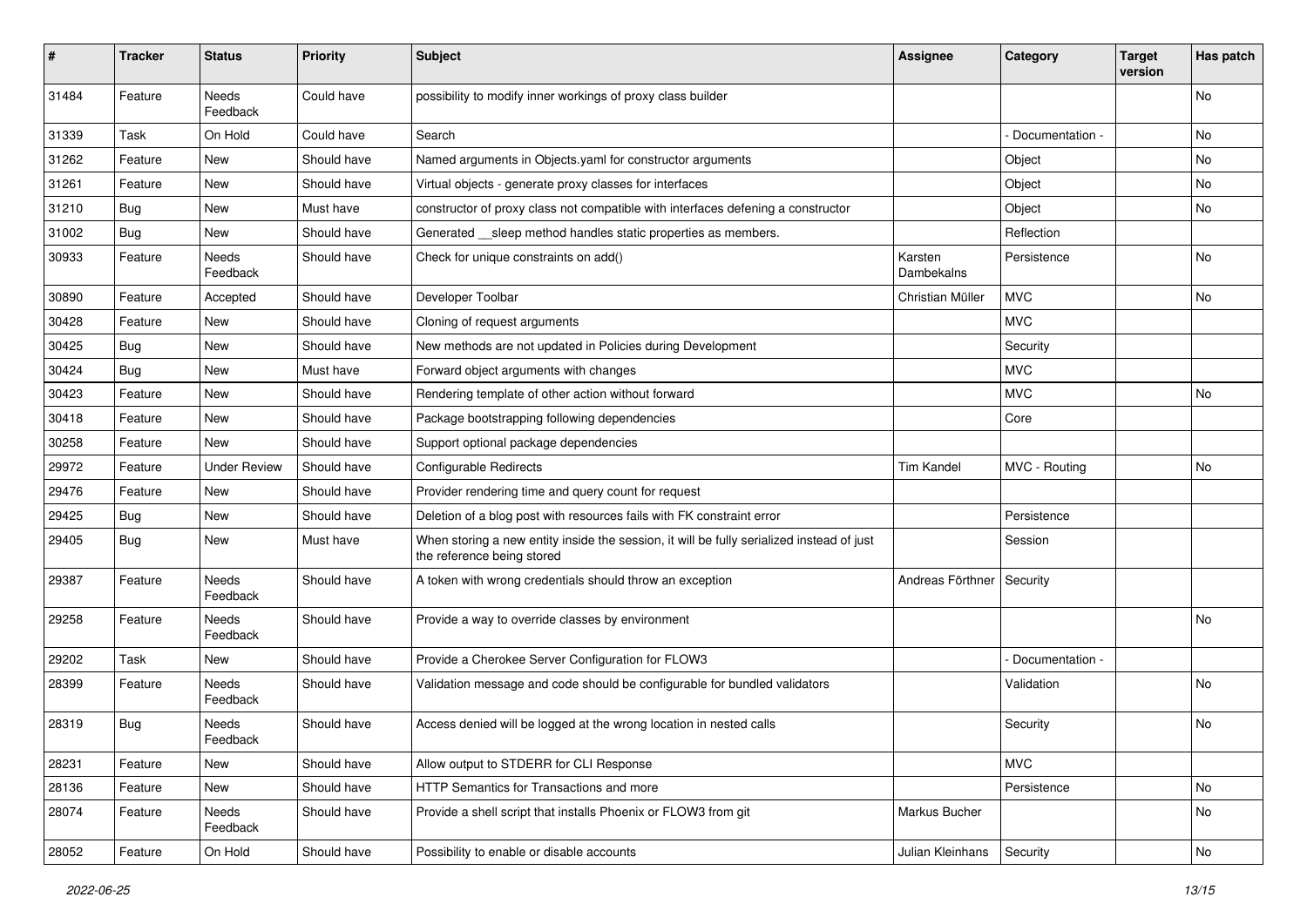| #     | <b>Tracker</b> | <b>Status</b>            | <b>Priority</b> | Subject                                                                                                                                                 | <b>Assignee</b>       | Category        | <b>Target</b><br>version | Has patch |
|-------|----------------|--------------------------|-----------------|---------------------------------------------------------------------------------------------------------------------------------------------------------|-----------------------|-----------------|--------------------------|-----------|
| 28016 | <b>Bug</b>     | Needs<br>Feedback        | Should have     | Cascade remove of cleared ArrayCollection                                                                                                               | Karsten<br>Dambekalns | Persistence     |                          | No        |
| 27798 | <b>Bug</b>     | Accepted                 | Must have       | CSRF protection not working for forms in a plugin                                                                                                       |                       | Security        | 2.0.1                    | No        |
| 27721 | <b>Bug</b>     | Needs<br>Feedback        | Should have     | Permissions of uploaded resources not correct                                                                                                           | Karsten<br>Dambekalns | Resource        |                          | No        |
| 27561 | Task           | Accepted                 | Could have      | Complete documentation                                                                                                                                  |                       | Documentation - |                          | <b>No</b> |
| 27379 | <b>Bug</b>     | Needs<br>Feedback        | Must have       | add check to clear the database at tearDown in testing                                                                                                  |                       |                 |                          | No        |
| 27322 | Feature        | On Hold                  | Should have     | Add support for Appserver-in-PHP, which could result in much faster executions.                                                                         | Christopher<br>Hlubek |                 |                          | No        |
| 27088 | <b>Bug</b>     | On Hold                  | Should have     | initializeObject() is called too early when reconstructing entities                                                                                     |                       | Object          |                          | No        |
| 27045 | Bug            | <b>New</b>               | Should have     | Introduced properties are not available in the reflection service during a compile run                                                                  |                       | <b>AOP</b>      |                          |           |
| 26986 | Feature        | Accepted                 | Should have     | Debug toolbar                                                                                                                                           | Christian Müller      |                 |                          | <b>No</b> |
| 26943 | Feature        | <b>Needs</b><br>Feedback | Should have     | Add i18n support to domain models                                                                                                                       | Karsten<br>Dambekalns | 118n            |                          | No        |
| 26767 | Feature        | New                      | Should have     | Reflection method to get a method return type and documentation                                                                                         |                       | Reflection      |                          |           |
| 26765 | Feature        | Accepted                 | Should have     | Support class schema features for every reflected class                                                                                                 | Karsten<br>Dambekalns | Reflection      |                          | No        |
| 26745 | Feature        | <b>New</b>               | Should have     | MVC should know about entities lying in the session                                                                                                     |                       | <b>MVC</b>      |                          | <b>No</b> |
| 25988 | Bug            | New                      | Should have     | Useless proxies are built for some classes                                                                                                              |                       | Object          |                          |           |
| 25907 | Task           | New                      | Should have     | Referrer should only contain the URI of the previous request                                                                                            |                       | <b>MVC</b>      |                          |           |
| 13559 | <b>Bug</b>     | Accepted                 | Should have     | ObjectSerializer failes with persistent objects within arrays                                                                                           | Karsten<br>Dambekalns | Persistence     |                          | No        |
| 11039 | Bug            | Needs<br>Feedback        | Must have       | Static object container injects properties to result of factory object                                                                                  |                       |                 |                          | No        |
| 10678 | <b>Bug</b>     | New                      | Must have       | ReflectionService doesn't reflect methods of child classes correctly when they get<br>reflected before their parent class in the initialization process |                       | Reflection      |                          |           |
| 9968  | Feature        | New                      | Should have     | Promote security publishing configuration automatically when persisting models                                                                          | Andreas Förthner      | Security        |                          |           |
| 9861  | Feature        | Needs<br>Feedback        | Should have     | Leave logging up and running as long as possible                                                                                                        |                       | Log             |                          | <b>No</b> |
| 9537  | Feature        | New                      | Should have     | Query criterions should be able to compare whole objects                                                                                                |                       | Persistence     |                          |           |
| 9313  | Feature        | New                      | Should have     | Support for currencies                                                                                                                                  |                       | 118n            |                          | No        |
| 8981  | Feature        | New                      | Could have      | Security/Performance: Provide Webserver Configuration file for common webservers -<br>do not use .htaccess                                              |                       |                 |                          |           |
| 8923  | Task           | <b>Under Review</b>      | Could have      | Provide a Nginx Server Configuration for FLOW3                                                                                                          | Christian Müller      | Documentation - | 1.1.1                    | No        |
| 8464  | Feature        | New                      | Should have     | Write settings using the ConfigurationManager                                                                                                           |                       | Configuration   |                          | No        |